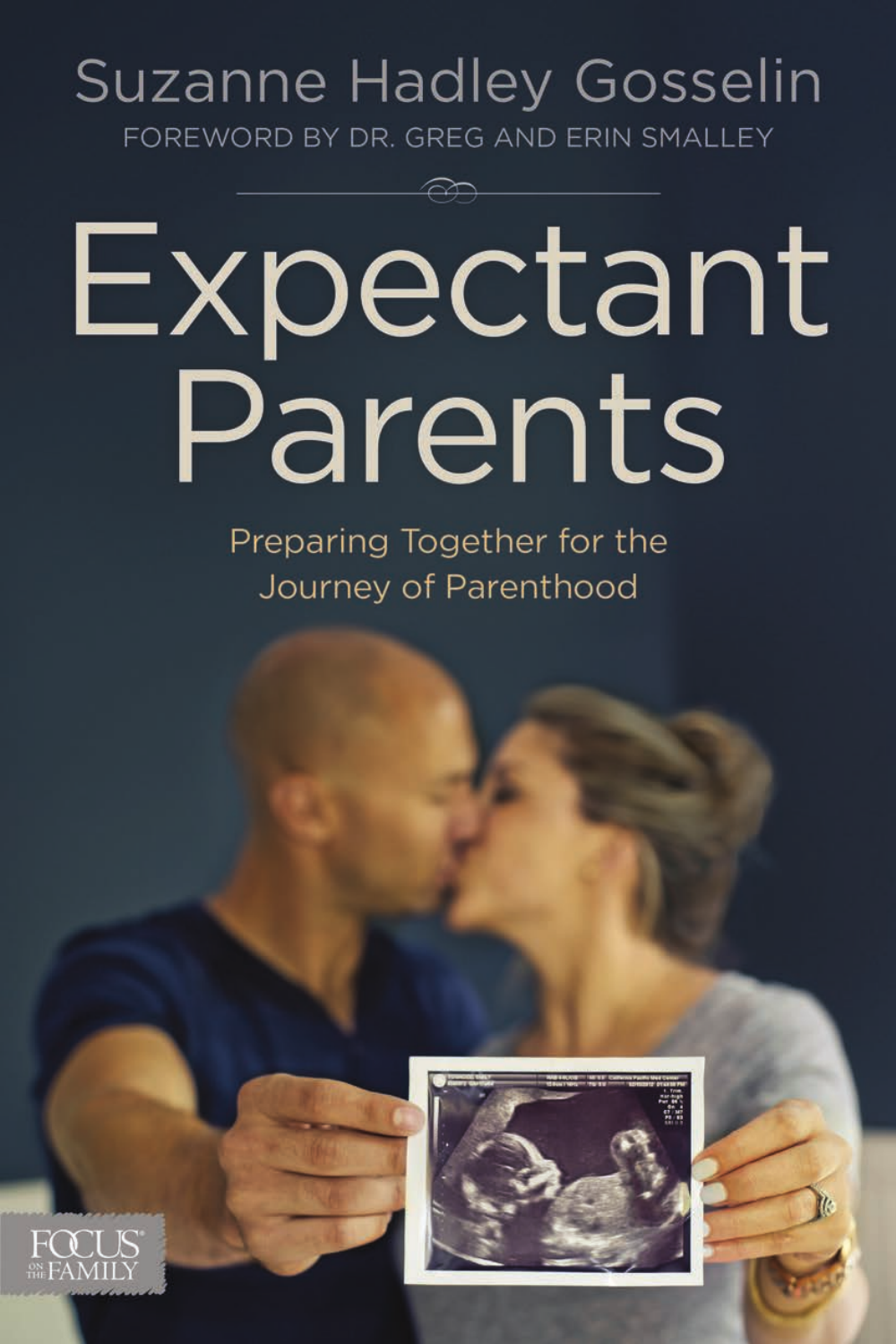# **Suzanne Hadley Gosselin** FOREWORD BY DR. GREG AND ERIN SMALLEY

# Expectant Parents

Preparing Together for the Journey of Parenthood





E HOUSE PUBLISHERS, INC.<br>STREAM, ILLINOIS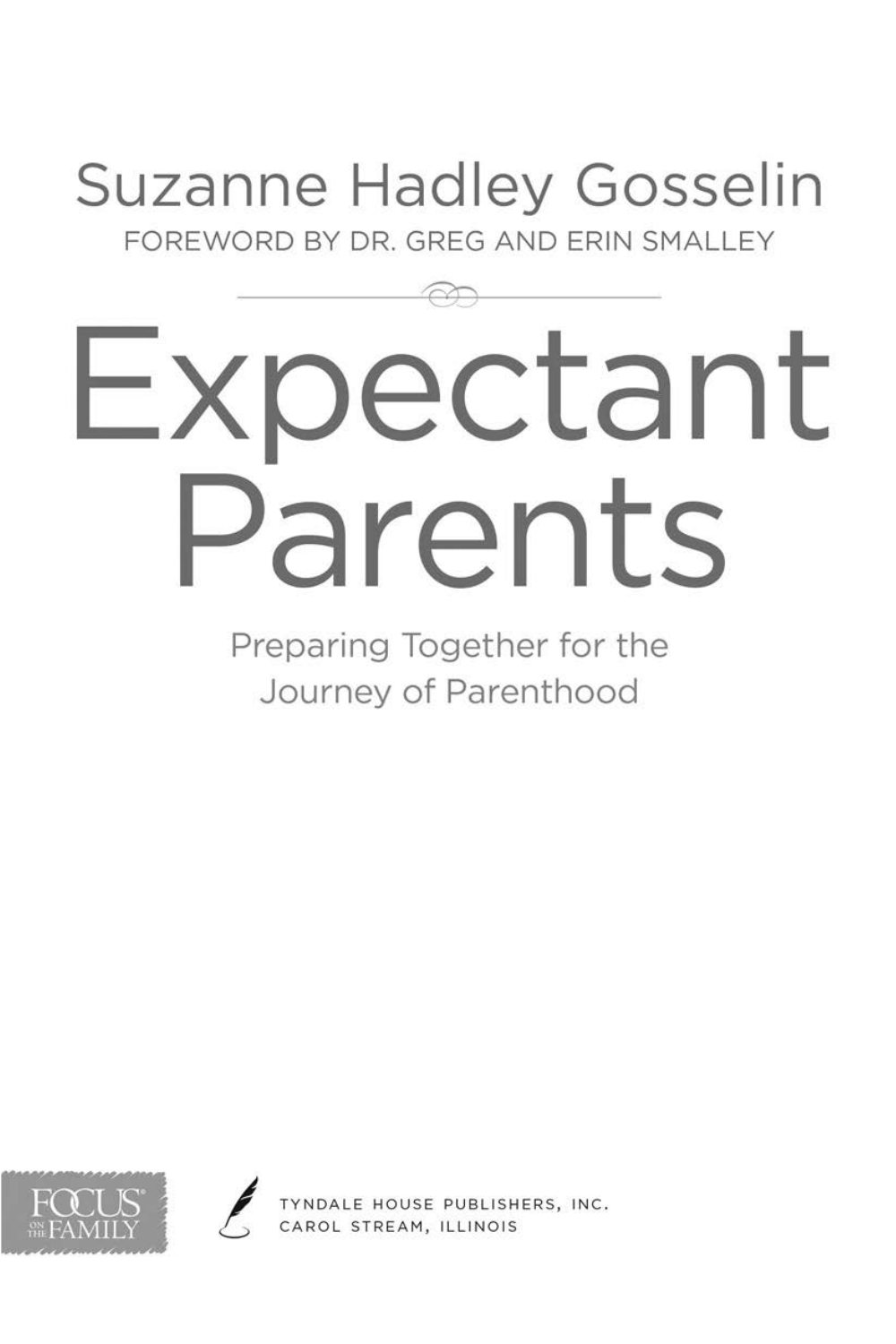*Expectant Parents* Copyright © 2014 by Focus on the Family

A Focus on the Family book published by Tyndale House Publishers, Inc., Carol Stream, Illinois 60188

Focus on the Family and the accompanying logo and design are federally registered trademarks of Focus on the Family, 8605 Explorer Drive, Colorado Springs, CO 80920.

*TYNDALE* and Tyndale's quill logo are registered trademarks of Tyndale House Publishers, Inc.

No part of this publication may be reproduced, stored in a retrieval system, or transmitted in any form or by any means—electronic, mechanical, photocopy, recording, or otherwise—without prior written permission of Focus on the Family.

All Scripture quotations, unless otherwise indicated, are taken from the *Holy Bible, New International Version*®. niv®. Copyright © 1973, 1978, 1984 by Biblica, Inc.™ Used by permission of Zondervan. All rights reserved worldwide (www.zondervan.com). Scripture quotations marked (esv) are from *The Holy Bible, English Standard Version*®, (esv®), copyright © 2001 by Crossway, a publishing ministry of Good News Publishers. Used by permission. All rights reserved.

The use of material from or references to various websites does not imply endorsement of those sites in their entirety. Availability of websites and pages is subject to change without notice.

All stories in this book are true and are used by permission. In some cases, people's names and certain details of their stories have been changed to protect the privacy of the individuals involved. However, the facts of what happened and the underlying principles have been conveyed as accurately as possible.

Editor: Brandy Bruce Cover photograph copyright © Gus Dizon. All rights reserved. Cover design by Jacqueline L. Nuñez Library of Congress Cataloging-in-Publication Data Gosselin, Suzanne Hadley. Expectant parents / By Suzanne Hadley Gosselin. — First Edition. pages cm. — (A focus on the family book) Includes bibliographical references and index. ISBN 978-1-58997-794-5 (alk. paper) 1. Parenting—Religious aspects—Christianity. 2. Parents—Religious life. 3. Marriage—Religious aspects—Christianity. 4. Pregnancy—Religious aspects—Christianity. I. Title. BV4529.G68 2014 248.8'45—dc23 2014011848

Printed in the United States of America 1 2 3 4 5 6 7 8 9 /19 18 17 16 15 14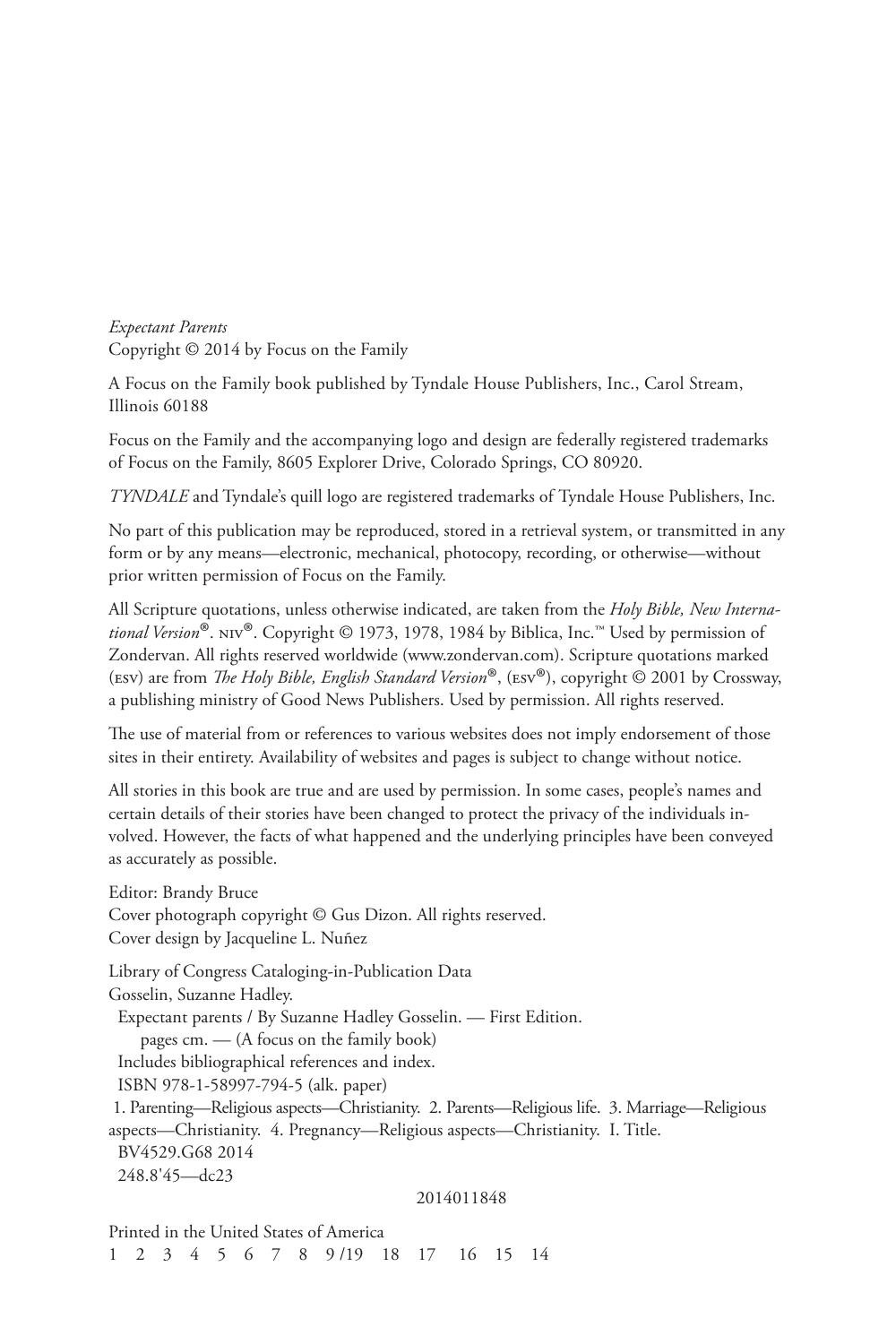## **CONTENTS**  $\circledcirc$

[Foreword by Dr. Greg and Erin Smalley vii](#page-5-0)

[Introduction 1](#page-7-0)

 [When Two Become Three 5](#page-11-0)

Hormones, Cravings, and Weight Gain, Oh My! 23

Being a Mom 41

Being a Dad 59

Planning Post-Baby Career Decisions 79

Surviving the Social Side of Pregnancy 95

Emotions and Pregnancy Fears 107

Fitting In and Finding Community 121

Parents in Training 135

Roots 151

Preparing for D-Day 165

The First Few Weeks 185

Acknowledgments 205

Appendix I 207

Appendix II 211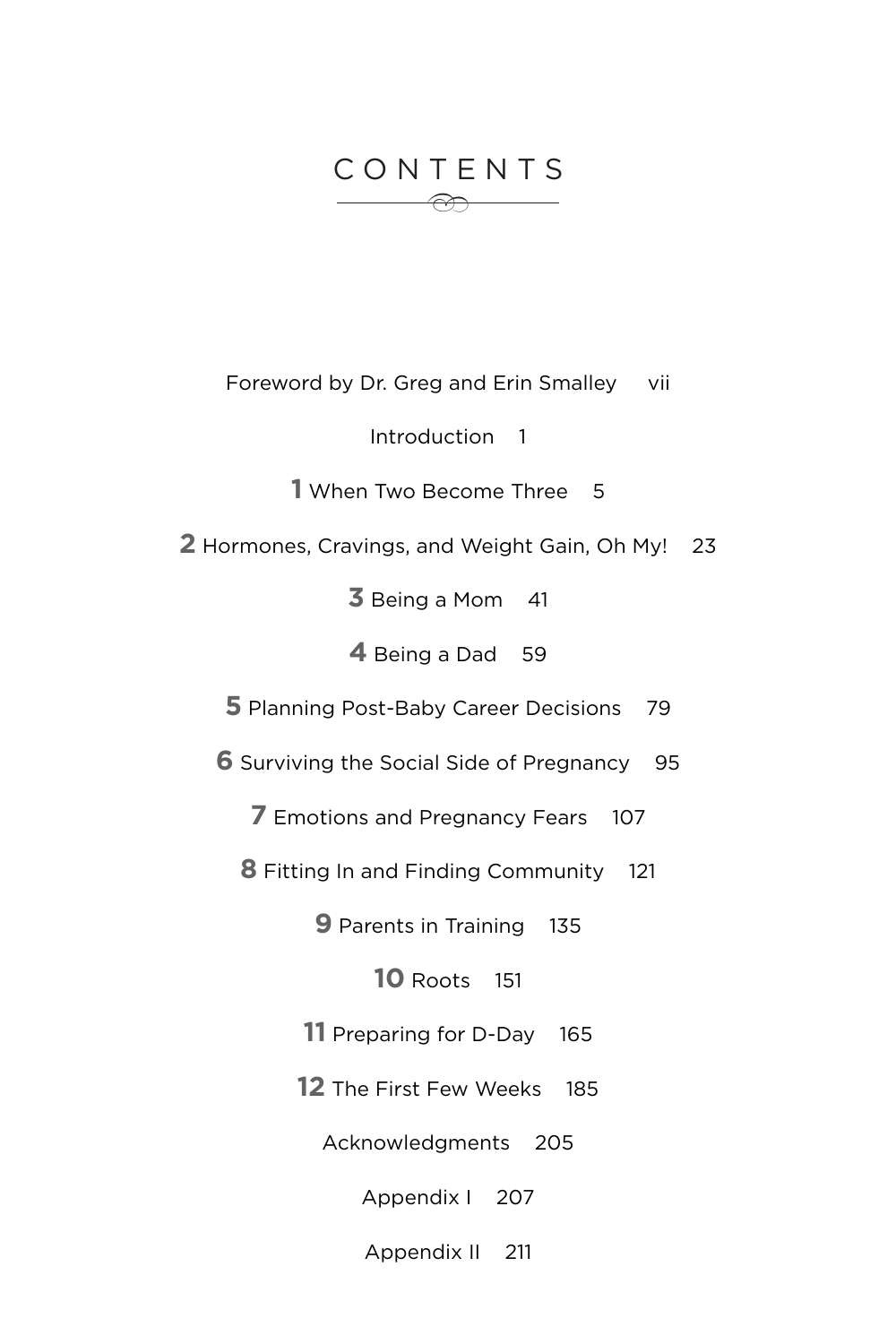#### vi Contents

- Appendix III 213
- Appendix IV 215
- Appendix V 217
- Appendix VI 219
- Appendix VII 221
- Appendix VIII 223
	- Notes 225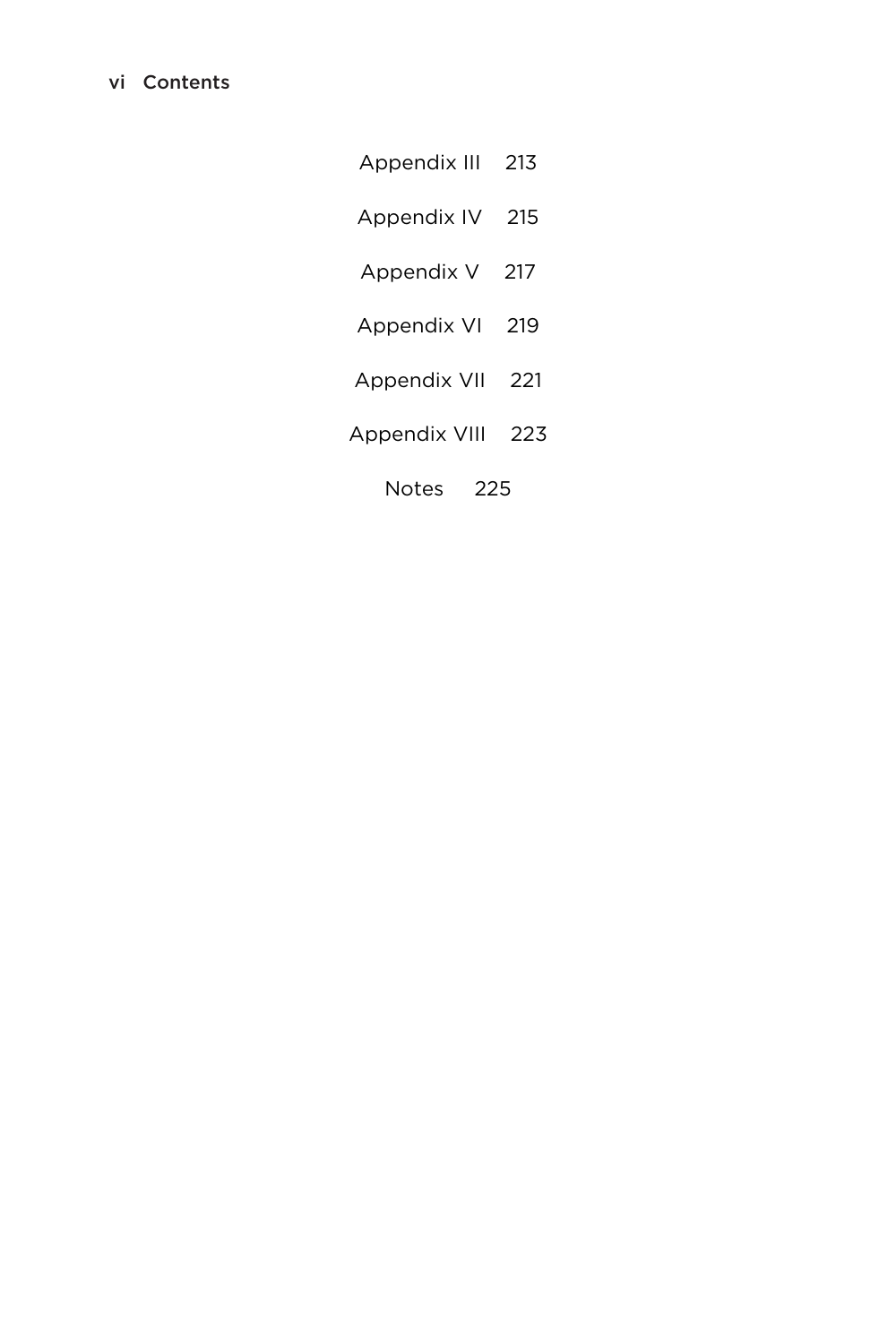### <span id="page-5-0"></span>F o r e w o rd  $\circledcirc$

You're about to become parents! Congratulations! We are guessing this is something most of you have dreamt about your entire life—or maybe becoming a parent is bringing up some mixed emotions for you. Everyone is different in their initial reaction to hearing the words "You're pregnant." We are convinced that pregnancy is ten full months so we can process, prepare, and plan for becoming a new parent.

We are sure many of you have already heard, "Everything is about to change." This may have been said in a positive light or maybe a negative one. We can remember walking out of our first Lamaze class and thinking, *What have we gotten ourselves into?* We can honestly say now, after having three biological children and one through the gift of adoption, "Yes, everything does change." But we can assure you, becoming parents set us on a wonderful, delightful, challenging journey—one that we would not change for the world. However, the only way we know to encourage you on this journey is to emphasize the need to be a "lifelong" learner. Educate yourself in each new season—especially the one you are about to embark on!

I (Erin), as a former labor and delivery nurse, have thought back to the number of babies and parents I escorted out the door of the hospital, knowing that I never asked them one question about their marriage, who was going to be caring for the infant, how this has impacted their relationship, and so on. I know this from my own experience as well; they hand you the baby and you walk out the door, without an instruction manual! But when Greg and I were going through the adoption process (prior to receiving approval to adopt our Annie), I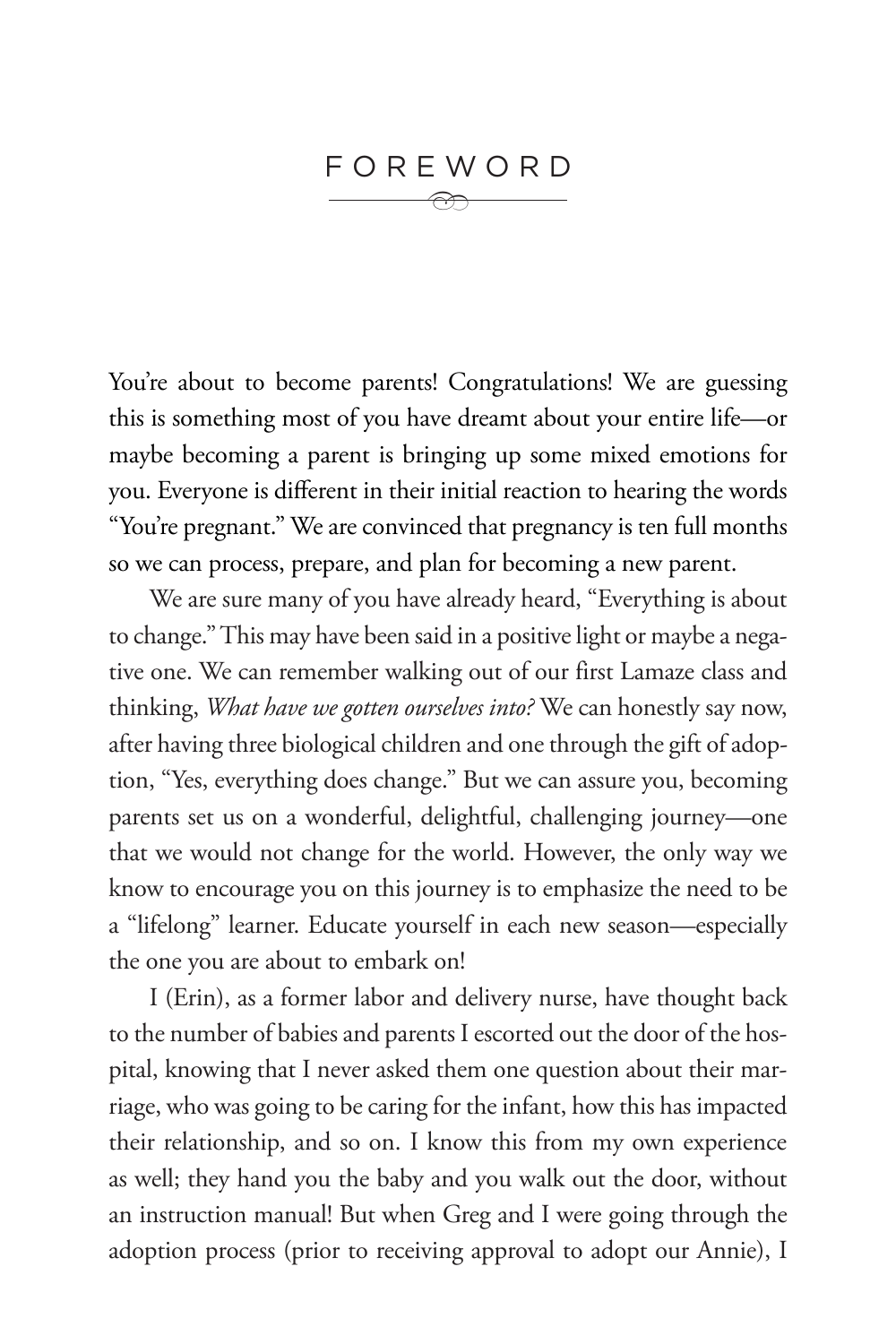was amazed by how much we were asked about not only our marriage, but our parents' marriages, our plan for caring for an adopted child, and the list went on and on! The preparation time actually gave us an opportunity to really talk through the changes and challenges before us, and that was a good thing.

I (Greg) was struck with what a need there is for a book just like *Expectant Parents—*a guide to thinking through how this child will impact you both individually, as well as your marriage. This book is filled with stories from real moms and dads who've been there; you'll find practical tips and advice as you prepare to dive into this adventure of parenting.

We are so excited you are taking advantage of all this book has to offer. We are confident that you will reflect back on the information, stories, and content you are about to experience. We couldn't put the book down once we started reading and found ourselves thinking, *We sure wish we would have had this book prior to bringing our first daughter home!*

Yes, life will change once your little one arrives. However, as you read this book, you're taking the first step to being well prepared for the changes that will come and for the incredible adventure and journey that lie ahead.

> Blessings! Dr. Greg and Erin Smalley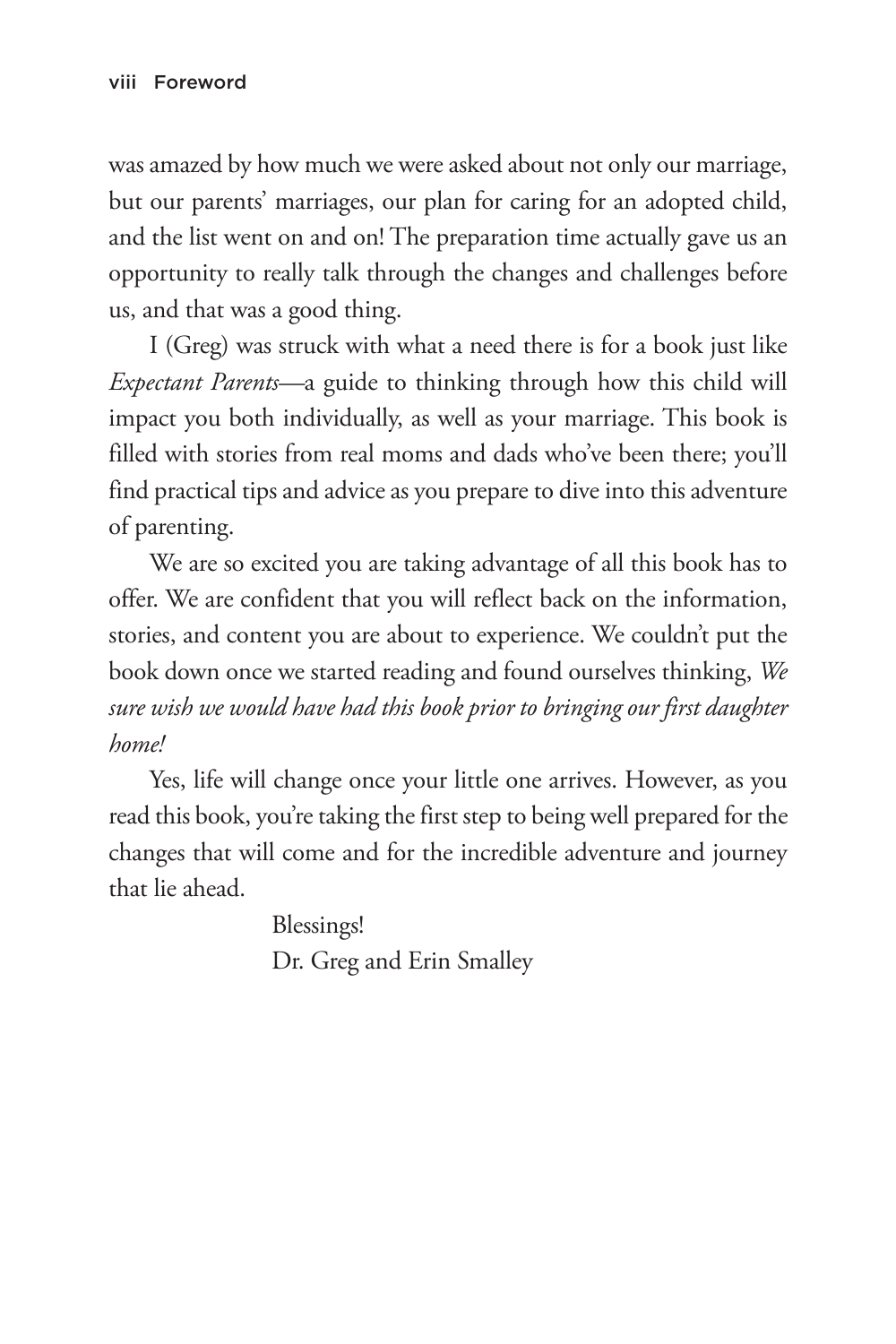## <span id="page-7-0"></span>Int r o d u c t i o n  $\circledcirc$

My story is just one story.

Well, two stories, to be exact.

The first began on a rainy December day. That's when my firstborn, Josiah Alexander, made his entrance, to the sweet strains of Christmas carols.

I "slow danced" with my husband for a good part of the day, my arms draped around his neck. I can still remember his eyes—the kind, steady eyes I'd fallen in love with two years earlier—focused on mine as we labored together. I think we both knew we stood at the threshold of an event that would change our lives forever.

When labor became painful, he stroked my hair and prayed for me. And when my wiggly boy, all arms and legs, was placed in my arms, all I could do was whisper, "I love you."

My second-born arrived twenty months later, on an August evening long after most people were in their beds. We had chosen not to find out the gender of our baby (so we could "do that once"), but we were convinced we were having another boy.

My water broke that morning, and we checked into the hospital a few hours later. At 5:00 pm, with no contractions in sight, labor was induced. I walked the halls for most of the evening, in labor but with barely perceivable contractions.

Then, suddenly, at 11:15—when I had been given the highest dose of Pitocin possible—hard labor began. (This time I preferred leaning over the bed, swaying and holding my husband's hands—to his relief.)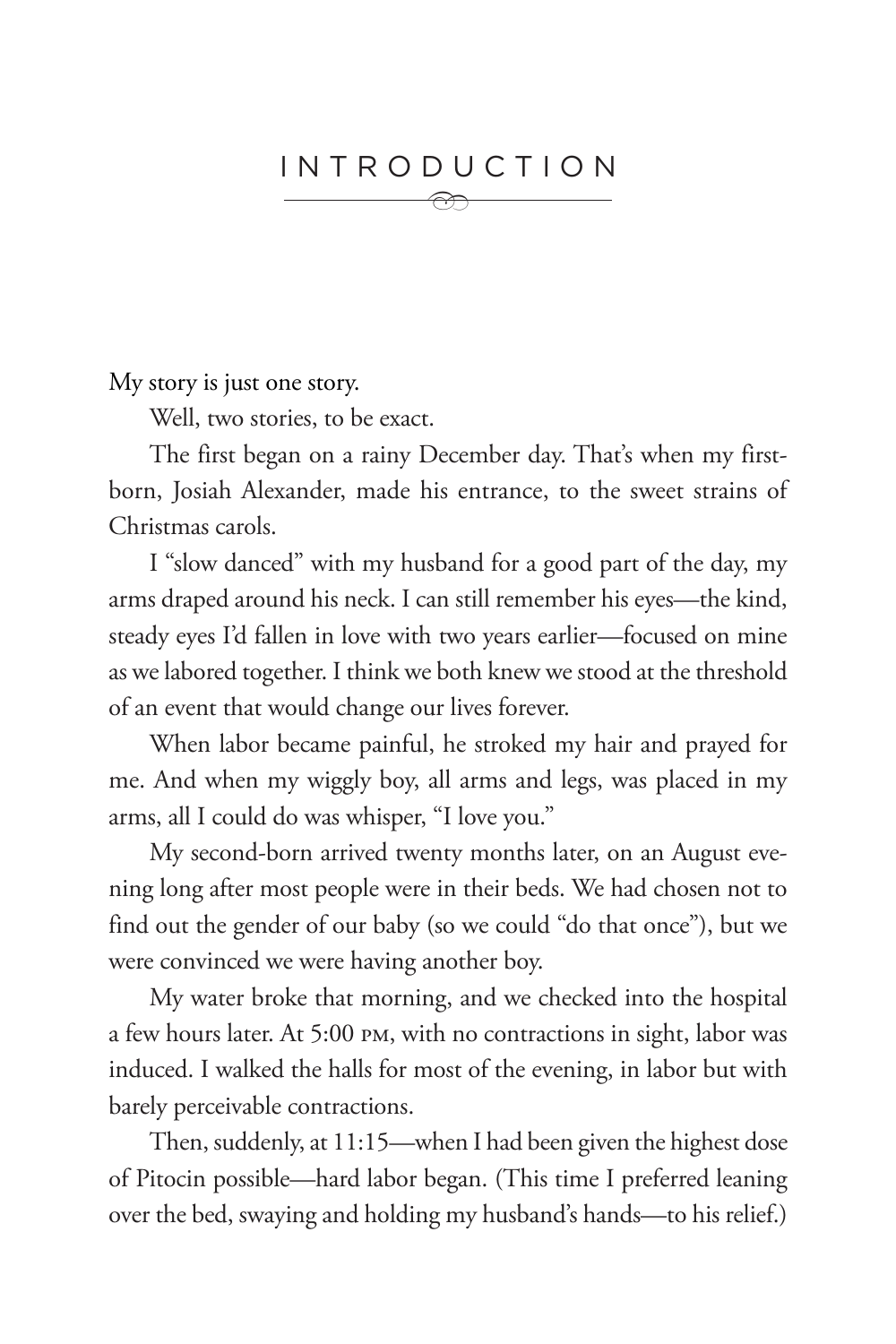"Do you want the good news or the good news?" the nurse said after checking my cervix. "You're nine centimeters and fully effaced."

Our OB arrived at midnight; and our *daughter* was born at 12:16 am.

Having only written down a few girl names arbitrarily, we named our daughter on the spot (after a brief, whispered conference). We named her Sadie Elizabeth, which means "Princess" and "My God Is an Oath."

Her name was fitting. During both births and our journey into parenthood, God has been our oath—our promise. Through the newness of being parents and the ups and downs of our son's medical problems, God's promise to be with us and care for us stood firm.

If you're reading this book, you are probably expecting your own little miracle. You are stepping closer to what is sure to be one of the most radical and sacred events of your life. Beyond the birth itself, you are about to embark on the astounding—and humbling—task of shepherding the soul of another. One who has been specifically entrusted to you.

My story is mine—unique from the others you will hear about in this book—sweet graces and details woven together by God. Plans dreamed up in His mind before time began. And your story is yours. It may share similarities with mine, or it may be completely different. But one thing will be the same. In the same way that God walked with Kevin and me as we traveled a path full of unknowns, He will be with you also. He has begun a good work in you and in the life of your child, which He has every intention to complete (see Philippians 1:6).

Your birth story will be exquisite. It will also be messy and awkward at times. There will be tears, laughter, pain, and unspeakable joy, all rolled up in one amazing bundle. You will encounter God's love and care in ways you never imagined. You will be stretched (in every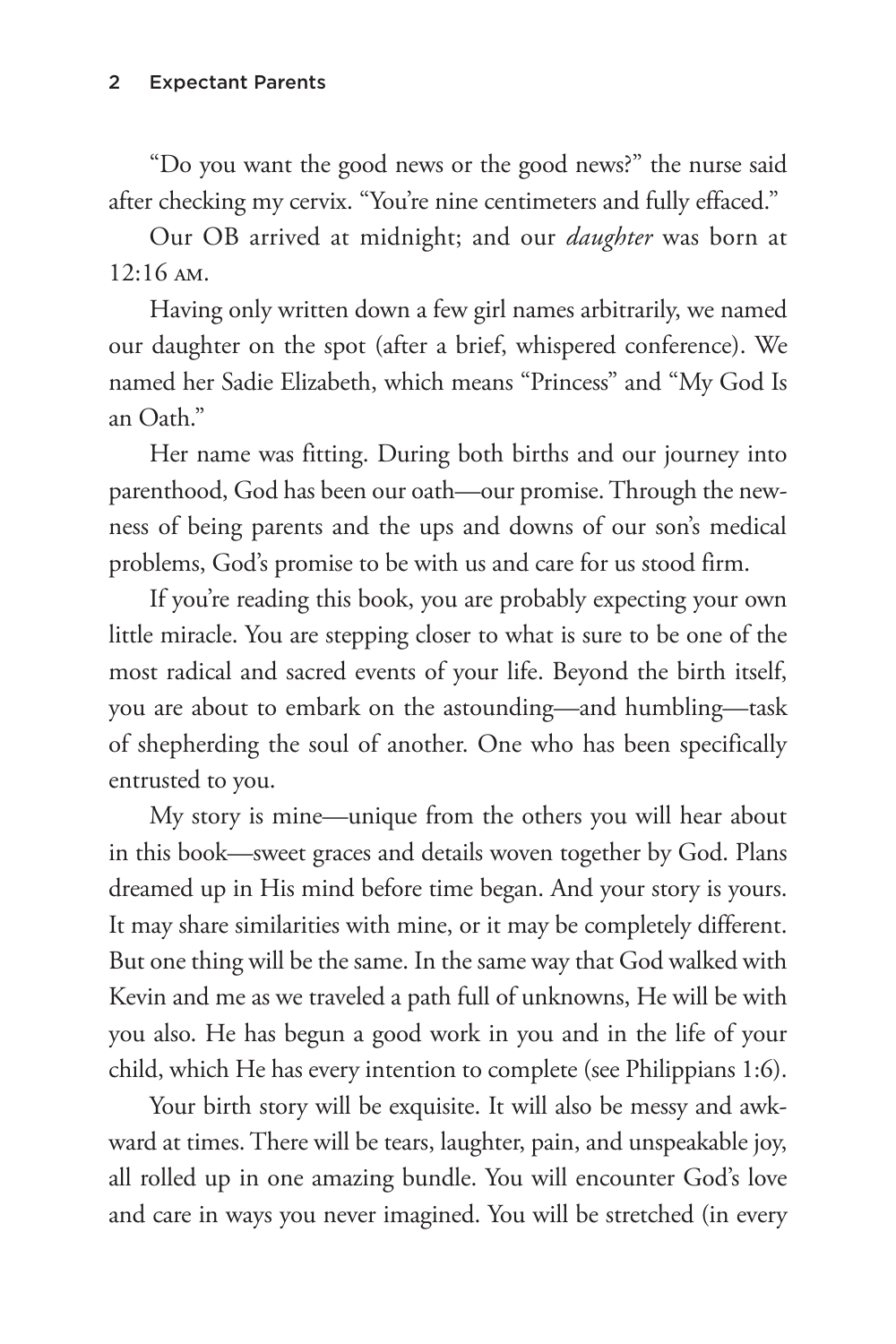way possible), and you will be filled with more love than you ever anticipated.

God already knows your birth story, every detail. And He will be with you every step of the way.

 $\infty$ 

If this is your first baby, you are probably excited—though at times anxious—about bringing a new little life into the world.

Will he look like you or your spouse? Will she have chubby cheeks or an abundance of downy soft hair on her head? What will his skin feel like? The excitement of a new baby has the tendency to inspire wonder and a special kind of joy.

My friend Kelly describes sneaking into the nursery days before her daughter's birth, and picking up the tiny outfits and pressing them to her nose.

"I would breathe in the smell of those little clothes," she says, "and dream of what it would be like when she was finally here. It seems silly now, but I was just so excited."

My own first pregnancy came after I had been single for many years and wondered if having a family would ever happen for me. When I became pregnant six months after getting married, waiting for the baby was like waiting for Christmas Day! (Literally, since my son was born on December 17.)

 $\infty$ 

Maybe your pregnancy was unexpected or happened sooner than anticipated, and you have some anxiety about what you've gotten yourself into. Or maybe you've waited and prayed for a baby for years, and similar to Sarah and Abraham in the Bible, for you, this child is the fulfillment of long-held desires and hopes. Perhaps the timing was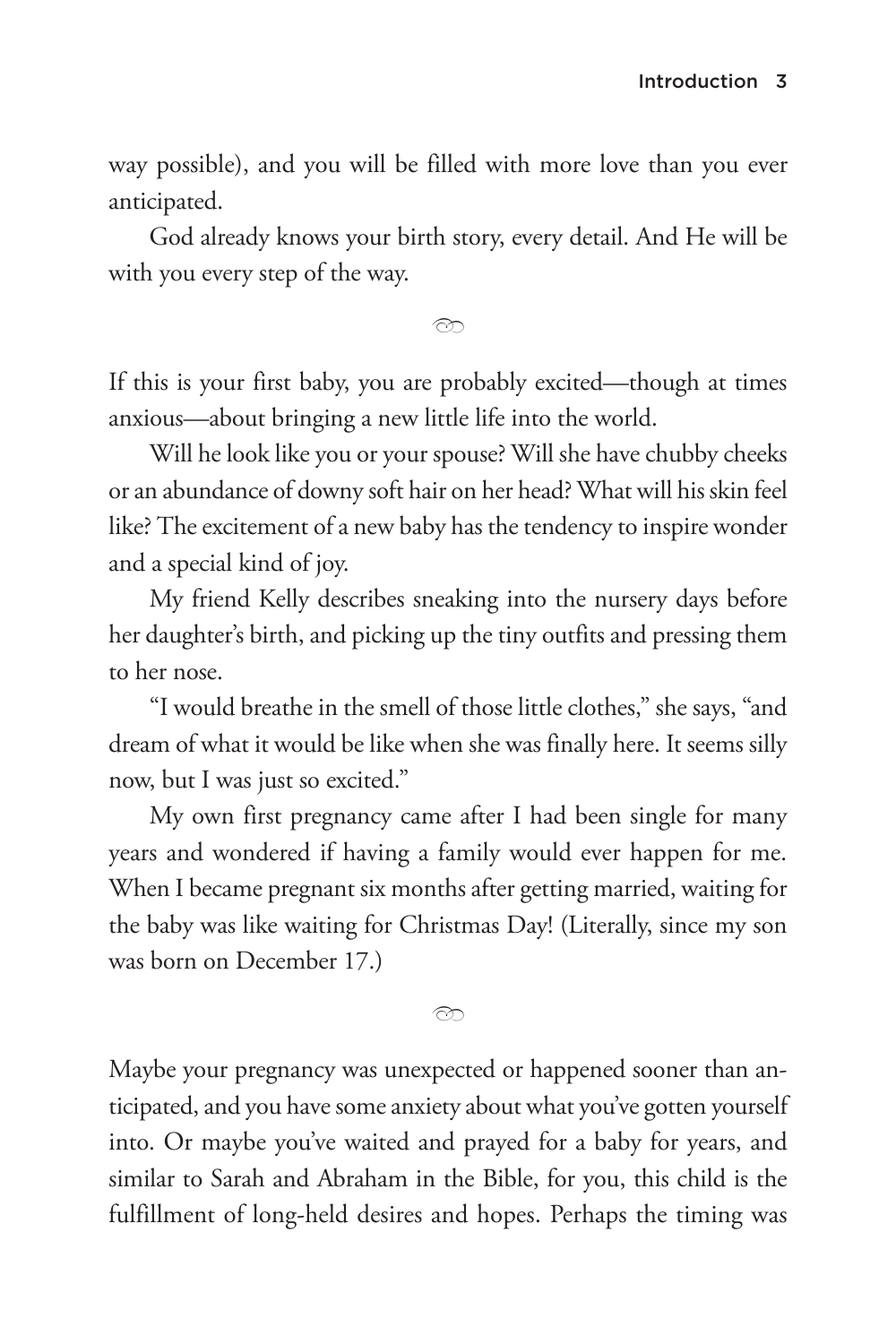#### 4 Expectant Parents

exactly what you were hoping for, and you're confident that *now* is the perfect time to start a family.

Regardless of how you entered the journey of pregnancy, you are here. And I hope this book will provide you with encouragement, practical advice, and motivation to start out strong. More than that, I hope it will show you how to build a foundation of faith in your family from your child's earliest days.

If you're feeling some fear and apprehension, you're not alone. Almost all of the expectant parents I spoke with during the course of writing this book had fears and concerns, such as, Will the baby be healthy? Will my labor and delivery go as planned? What will work and finances look like after the baby comes? Will my relationship with my spouse change for the worse? How will pregnancy affect my body?

Within these pages, all of those questions will be addressed, and more. As you read, you will discover insights from other parents, advice from experts, discussion questions to deepen your relationship with your spouse, and even suggested activities to enrich your pregnancy and prepare you for parenthood.

You will also find some additional help in the appendices on various topics, including miscarriage, adoption, and welcoming a baby to a blended family.

My prayer is that this will be a truly meaningful and memorable season of life as you begin your family . . . and discover your story.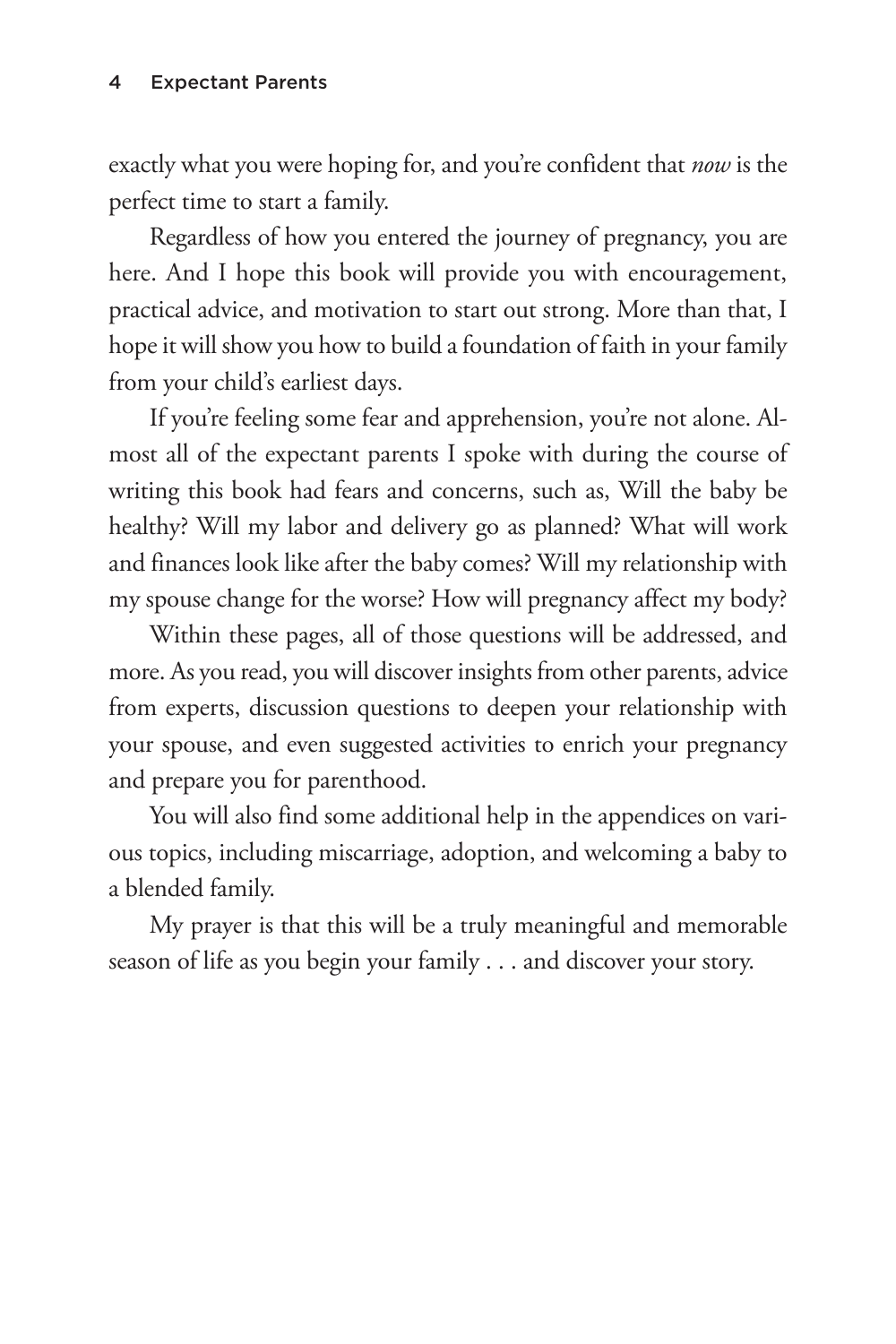#### Chapter One  $\widehat{\phantom{m}}$

# <span id="page-11-0"></span>When Two Become Three

"Everything's going to change."

People seemed delighted to tell us this when they found out we were expecting for the first time. To my husband, Kevin, and me, these words seemed more like an ominous warning than the wondrous prediction I'm sure they were intended to be. The very idea of such a lifealtering change stirred up resistance in my spirit. I knew things would change a little, of course, but certainly *everything* wouldn't change.

One thing I was confident would not change was my relationship with Kevin. He and I met in a fairy-tale fashion one Sunday evening (as he made my latte at Starbucks), and our courtship and marriage swiftly followed suit.

We both love children and were hoping to have a family, so six months into marriage, when we learned a baby would be joining us, we were overjoyed. We were also still solidly in the honeymoon phase. Though we had heard stories about how a baby changes things, I stubbornly refused to believe that pregnancy and the birth of a child would disturb our "perfect" marriage.

While not every couple starts a family as soon after marriage as we did, every couple will face their own relational adjustments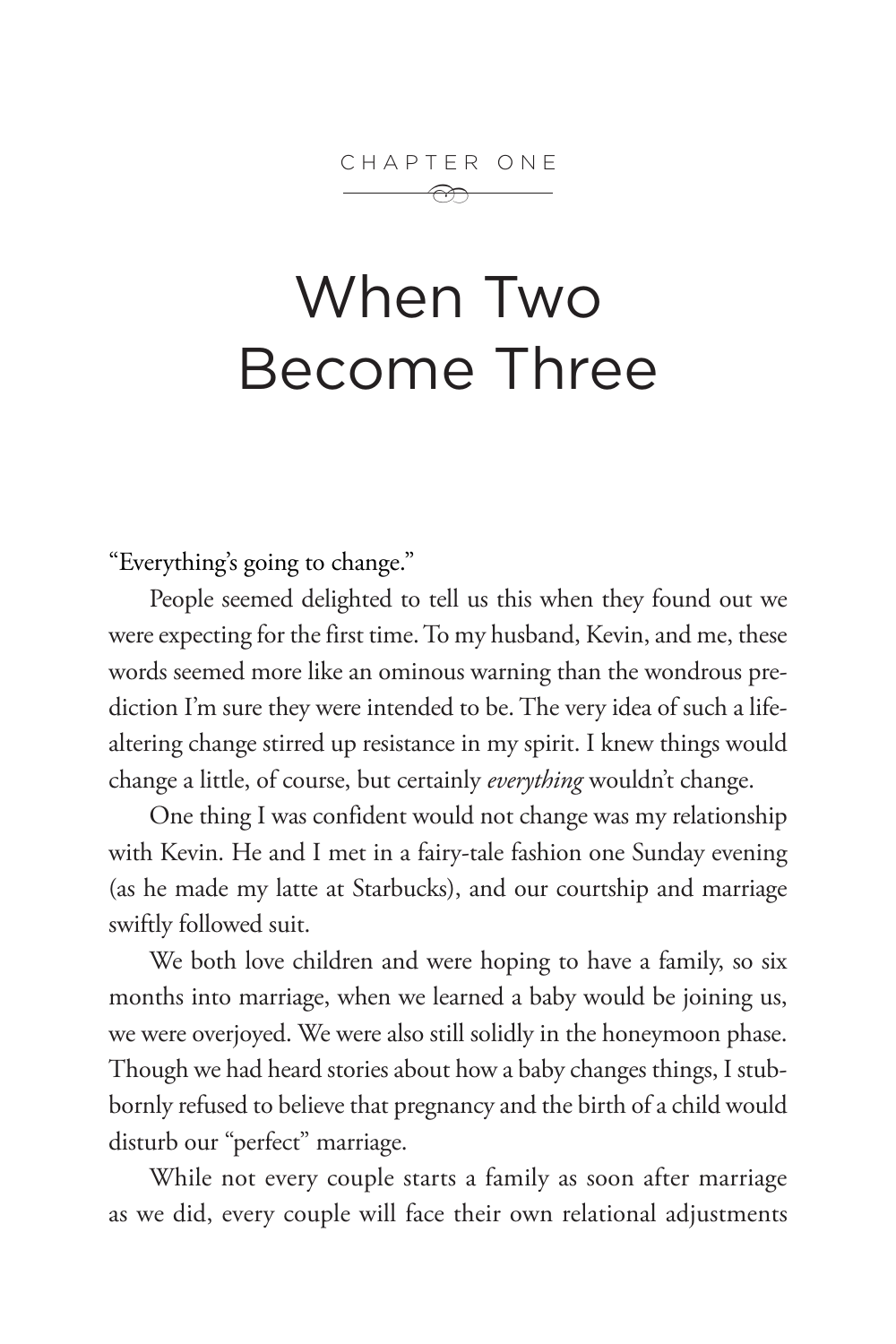as they negotiate the season of pregnancy and the one following the baby's arrival. Although God's plan for each couple and family is different, my belief that absolutely *nothing* would change in our marriage was . . . well, mistaken.

Not only were others intent on telling us that everything would change, but they were also fond of telling us their parental "horror stories." For example, they would recount the chilling tale of their thirty-eight-hour labor experience or Junior's epic blowout on the airplane.

Sleep in, they would tell us. Go to the late movie. Look deeply into one another's eyes, because those days are coming to an end . . . forever (or at least the next eighteen years). Soon the most interesting thing in your life is going to be the bodily fluids emerging from a being the size of a burrito. And before you know it, your greatest desire won't be for a tropical vacation or a new car but for an hour of uninterrupted sleep . . . or a shower.

Mercifully, those days will pass, the naysayers would continue, only to be replaced by years on end when you'll completely lose your own identity (particularly in the eyes of the child's grandparents, formerly known as your parents), your days will revolve around naptime (Baby's, not yours, unfortunately), and all your worldly goods will be systematically destroyed by your little "blessings" and/or permeated by Cheerios, raisins, or unidentifiable crumbs.

It's enough to panic any expectant couple. Like us, you may begin to wonder if all your former happiness as a couple is about to slip away.

What those well-meaning naysayers neglect to tell you is that *it's worth it.*

Let that sink in for a minute. *It's worth it.*

And as you follow the development of your little one inside the womb and plan for the joys of welcoming him or her, you are likely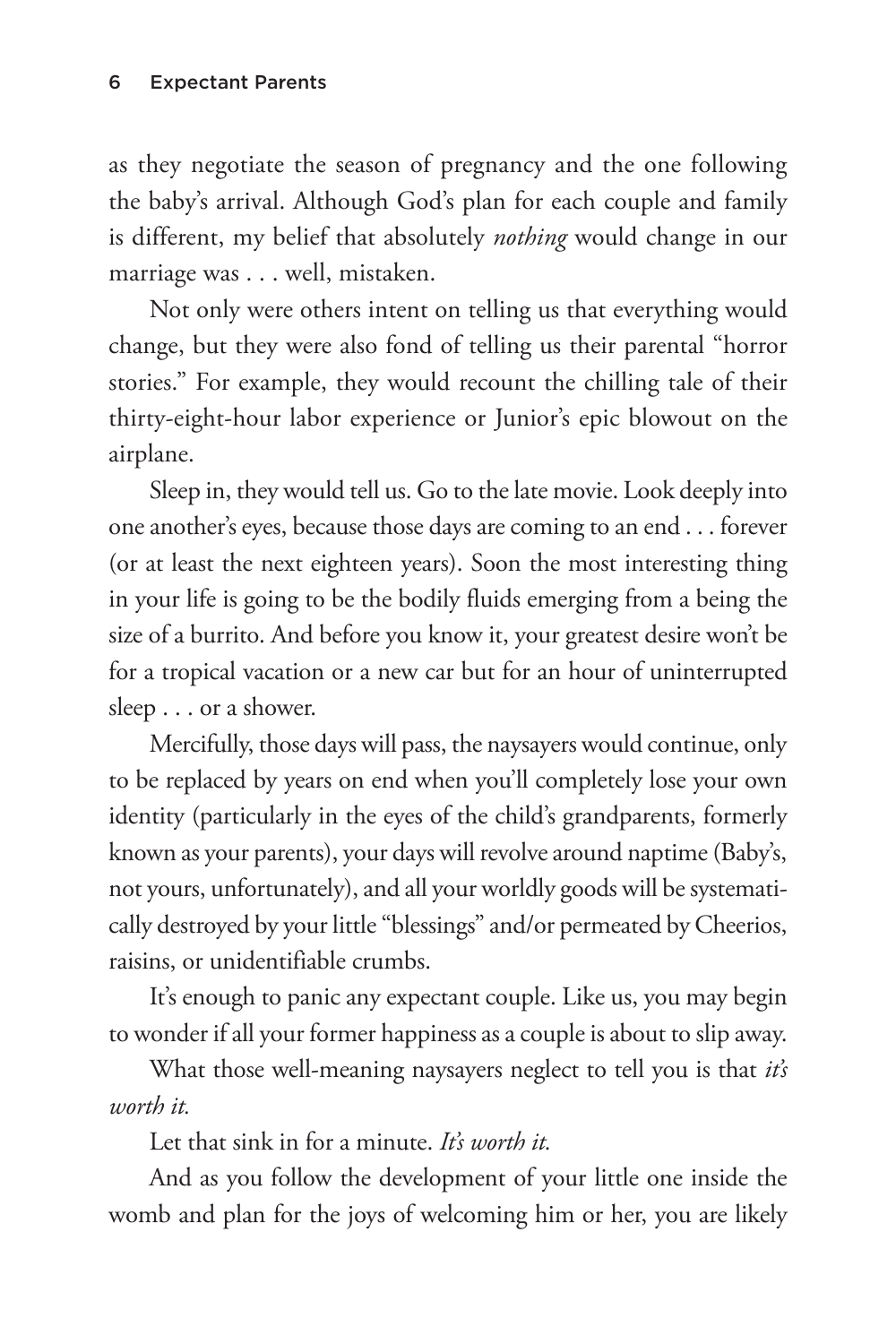more in tune with the miraculous nature of parenthood than those in the throes of child rearing.

The truth is, the thrill you are experiencing as expectant parents is more in line with reality. And whether you feel it right now or not, you *will* be better off for having a child. Ask any parent you know: There are certain inalienable rights and joys that come along with being a mom or a dad.

Ashley, a mother of two, says, "There is absolutely no way—*zero* that you can understand how much you will love your child until you have a child. It's the last great, unopened chamber of your heart that doesn't unlock until you have a baby. People can (and love to) tell you how hard it is to care for kids. They don't tell you enough about that secret, unopened chamber. They should."

So while things are going to change (and we're going to look at that in depth and offer tips on how to navigate the journey), let me assure you that entering into the adventure of parenthood is not the end; it's only the beginning. And it is *so* worth it.

#### WHEN BABY MAKES THREE

I went into pregnancy naïve about how the addition of a baby might affect Kevin's and my relationship. There was no way for me (or him) to anticipate how hormones, sleep deprivation, the stress of caring for an infant, and just adjusting to a *huge* life change in general would test our marital bliss. I'm thankful that we concentrated on good communication during pregnancy, which allowed us to anticipate, and prepare for, some of the challenges ahead.

When Dr. Greg and Erin Smalley learned they were pregnant with their first child, they weren't expecting to start a family for another five years. Though the birth of their daughter radically changed the couple's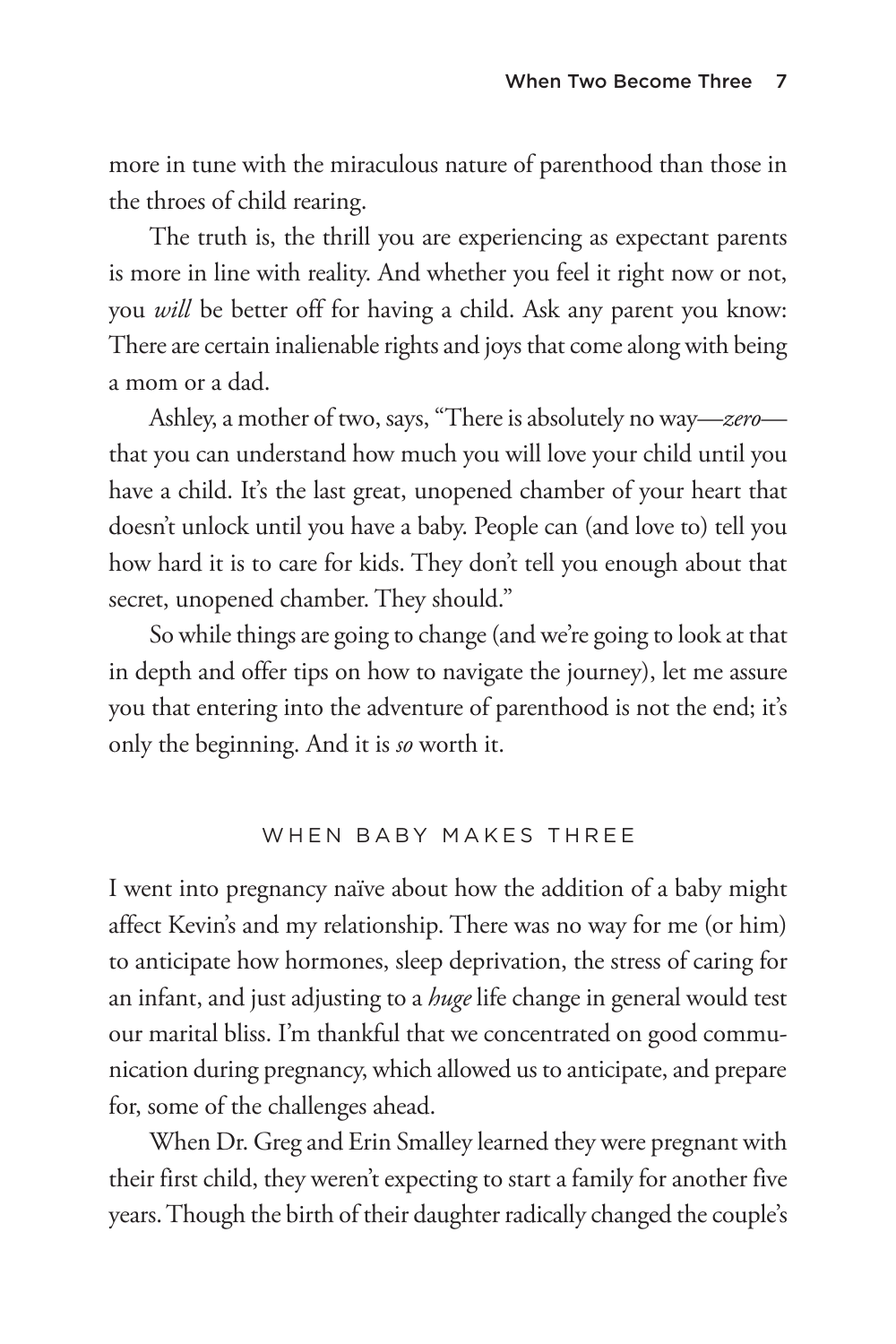immediate plans for the future, "This pregnancy was not unknown to God," Erin says. "Our daughter was such an incredible blessing."

In addition to having to change their immediate plans—which included calling off a study-abroad opportunity in England—the couple says they also experienced a shift in their relationship. Dr. Smalley, author and vice president of Family Ministries at Focus on the Family, and his wife, Erin, a counselor and former labor and delivery nurse, identify three areas where expectant couples may experience changes in their relationship:

**1. Communication.** When a baby is on the way, a couple's conversation can become *all* about the baby. "You're preparing your home and relationship for this baby to join your family," Erin says. "Of course you're going to talk about it!"

This kind of conversation is healthy and natural, but couples should also be sensitive to what their partner needs.

"There's something magical and amazing about dreaming about parenthood together and deciding on names and thinking about who this child will be," Greg says. "But your spouse may also want to talk about other interests."

"You need to see yourself as a couple, not just a couple of parents," Erin adds. "That's something you'll need to do over the rest of your parenting years."

While it's important to remain sensitive to the needs of your spouse, there's no need to eliminate conversation about the baby altogether. Some of my best memories from my first pregnancy involve talking about the baby with Kevin, as well as special outings we took to the baby store and staying up until all hours of the night scouring baby-name websites.

As your topics of conversation expand to stroller brands and cloth or disposable, just make sure you're engaging your spouse in conversation that makes him or her feel loved and valued.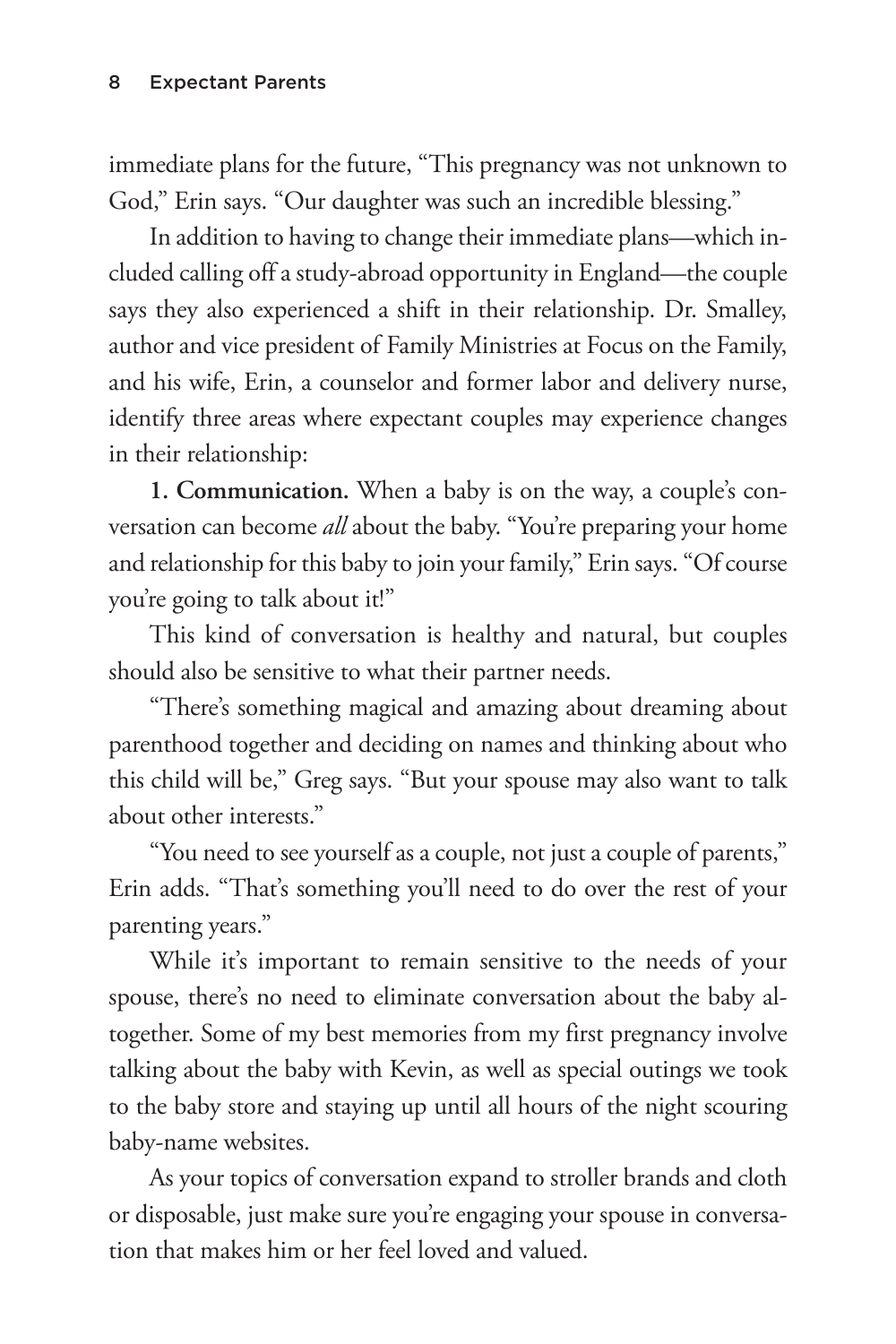

Greg says listening—especially on the part of the guy—is key to good communication during pregnancy. "Men like to communicate when there's a problem to solve," he says. "When hormones are raging and it's hard to know if her feelings are rational, the worst thing I can do is debate whether her feeling is right or wrong. I'm going to be a listener"

**2. Care.** Pregnancy is a season where tenderness between partners can expand exponentially.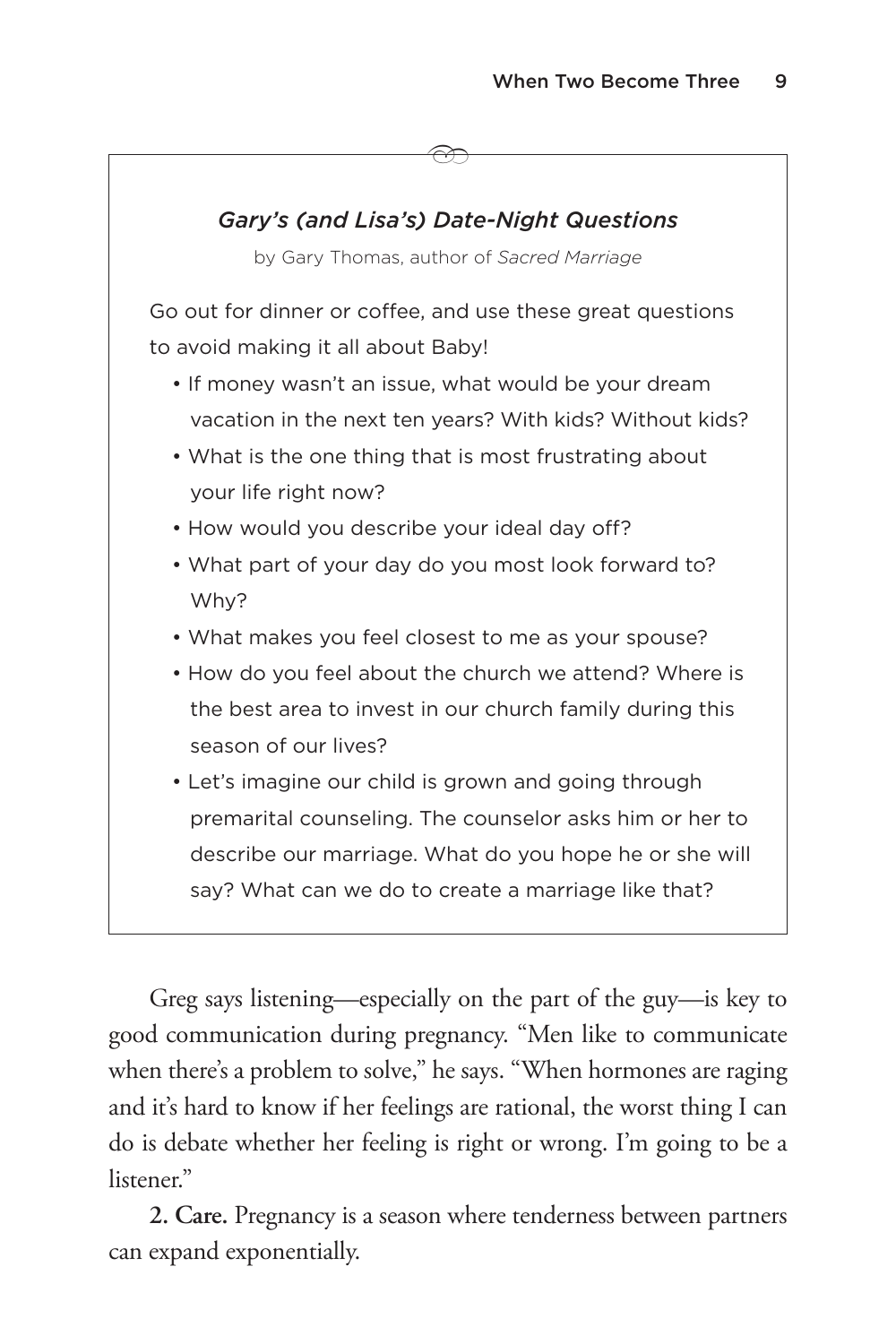Not long ago, I was at the gym working out on an elliptical machine. A few minutes into my workout, a woman stepped onto the machine next to me, and not long after that, her husband came and stood next to her. He lingered there for the remaining twenty minutes of her workout, which I found a little strange.

Only after she finished did I notice the telling "bump" protruding from her middle and the signature pregnancy swagger as her husband accompanied her—his hand on the small of her back—to the watercooler. I smiled, remembering how attentive and protective my husband was during my pregnancies.

"Our perspective of each other changed," Greg says, recalling Erin's first pregnancy. "You find a new variation of your love for each other. I remember looking at Erin and watching her belly grow and thinking, *She's carrying my child. Wow.* I gained a whole new level of appreciation for who she was. There's an amazing beauty to your wife when she's pregnant with your child.

"And for a woman, having her husband take care of her and do chores that maybe he hasn't done before or work extra shifts to prepare for the expenses—all of that really adds to a deepening love for each other."

**3. Conflict.** It would be great if every relational change during the journey of pregnancy was a positive one, but with big changes ahead, new relationship difficulties can surface.

"Whether this baby will bring spouses closer together or drive them apart has everything to do with the pre-baby relationship," Greg says. "Having a child is going to intensify everything in the relationship. The good will be even better, but the bad will be magnified by 1,000 percent. When you factor in sleep deprivation, the hormones, the exhaustion, even tiny things spark. What may have been a small disagreement before can turn into a major issue."

Erin adds, "The couple may be dealing with some new frustra-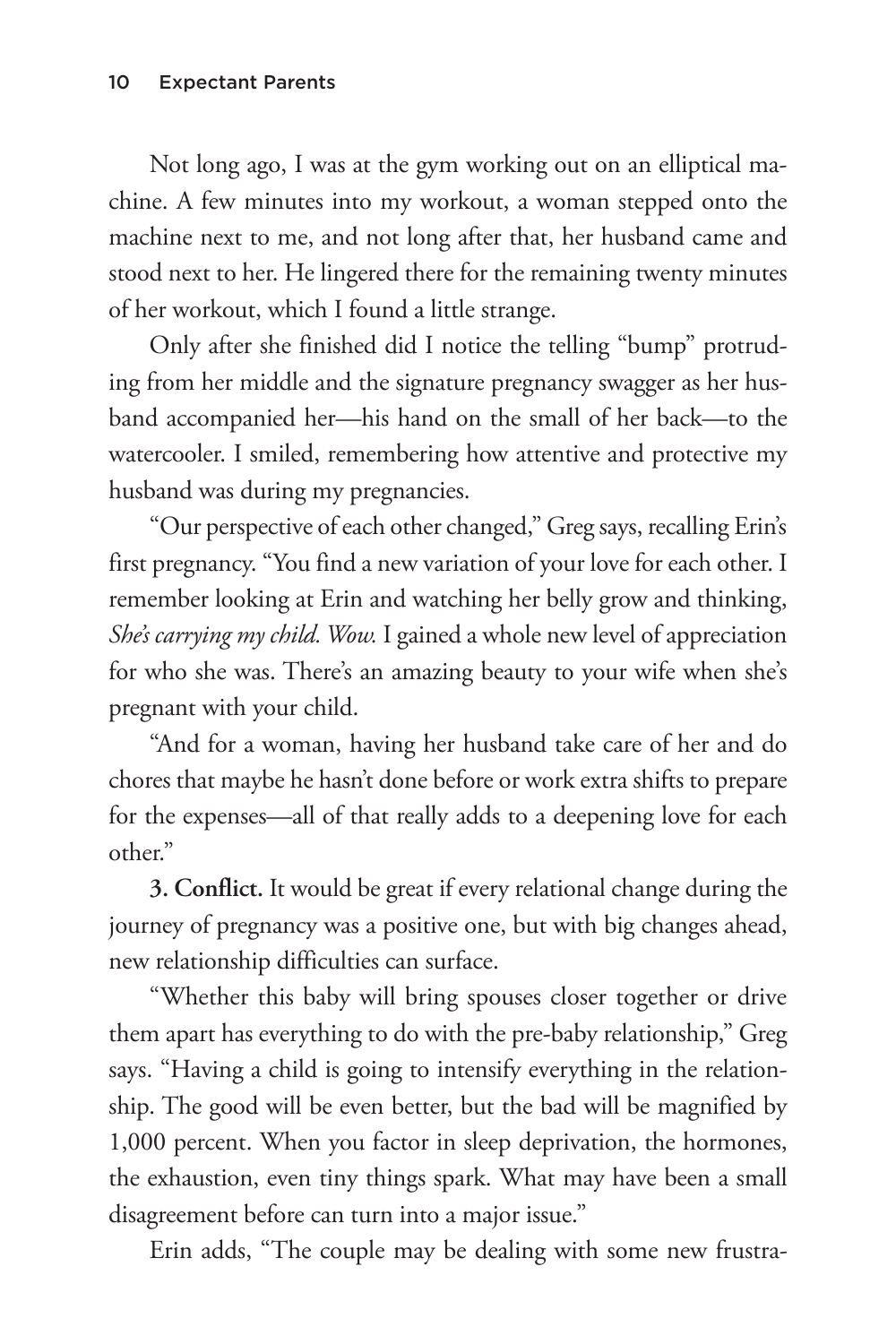tions with each other. There are a lot of women who assume that their spouse should know about and be meeting these new needs she has. Sometimes even the intense mood swings—the highs and lows of pregnancy—can lead to conflicts and disappointments that are new for a couple."

The Smalleys suggest that couples seek counseling for any significant issues that arise. "Shore up your relationship *before* the baby comes," Greg says. "How are you handling stress? How are you dealing with conflict? If there are any past issues you haven't dealt with, deal with them now."

In addition, he advises, "Keep short accounts. When conflict happens, give each other space, the benefit of the doubt, and grace. Be quick to offer forgiveness."

## $\circledcirc$ *View from the Nursery*

by Jennifer DeBrito

When I was pregnant with my son, it seemed like everything I read contained the message that my husband should be spoiling me rotten.

I was really hopeful for a special gift from him at my baby shower, or a nice little getaway at some point during my pregnancy. When neither of those things happened, I expected that he'd at least give me a gift the day our son was born. That also did not happen.

All these expectations I had (which he knew nothing about because he hadn't read any of the books or magazines that gave me these ideas) led to disappointment and hurt feelings.

I later realized that if I had never read those books and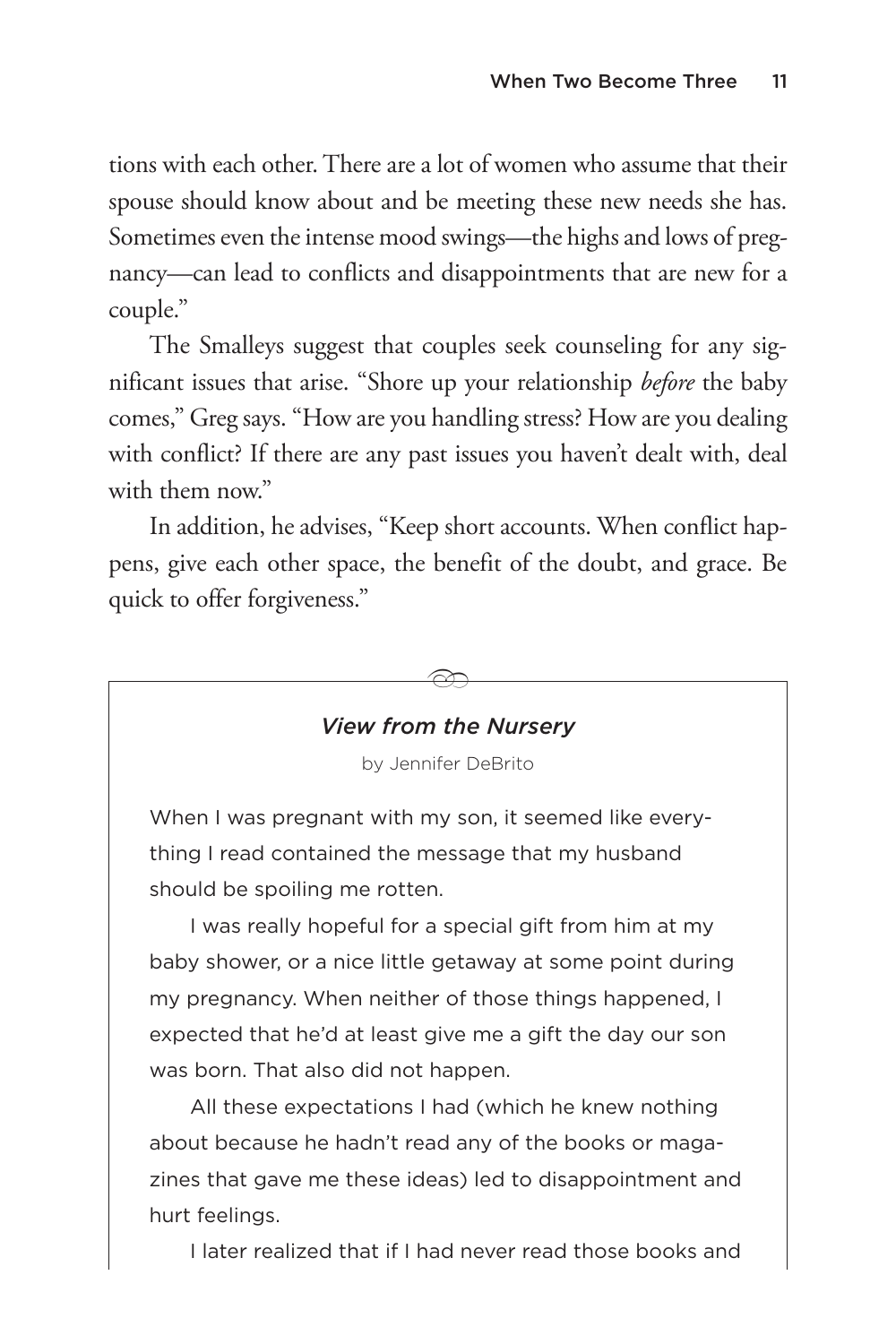magazines, I probably would not have expected the grand gestures I was hoping to receive. My husband hadn't intentionally let me down; the problem was my expectations.

Looking back seven years later, I am able to see all the things my husband did for me that I overlooked.

He took me to every garage sale in town until I found the perfect baby furniture, and then he carefully cleaned and set up every last piece so the nursery would be ready. He attended childbirth classes with me after very long days at a job he didn't enjoy. He cleaned the bathrooms for the duration of my pregnancy to protect me and the baby from harsh chemicals. He rubbed my feet daily and even went shopping for maternity clothes with me (twice!).

No wonder he seemed upset when I complained that he hadn't done anything for me! He had supported me and offered kindness after kindness, but I was too wrapped up in my own expectations to take notice.

If I could change anything from my pregnancies, I would recognize the extra time, attention, and effort my husband gave for the gifts they truly were.

#### STAYING CONNECTED DURING PREGNANCY

While many couples will experience a deepening of their relationship through their shared anticipation of Baby-on-the-Way, pregnancy can also be a time when a couple drifts apart slightly. In the past, it's been "just the two of us." Now the wife's mind may be focused on the baby growing inside her and how her life is about to change, while the husband's daily routine continues on much the same. (Except maybe for those late-night grocery runs to satisfy pregnancy cravings.)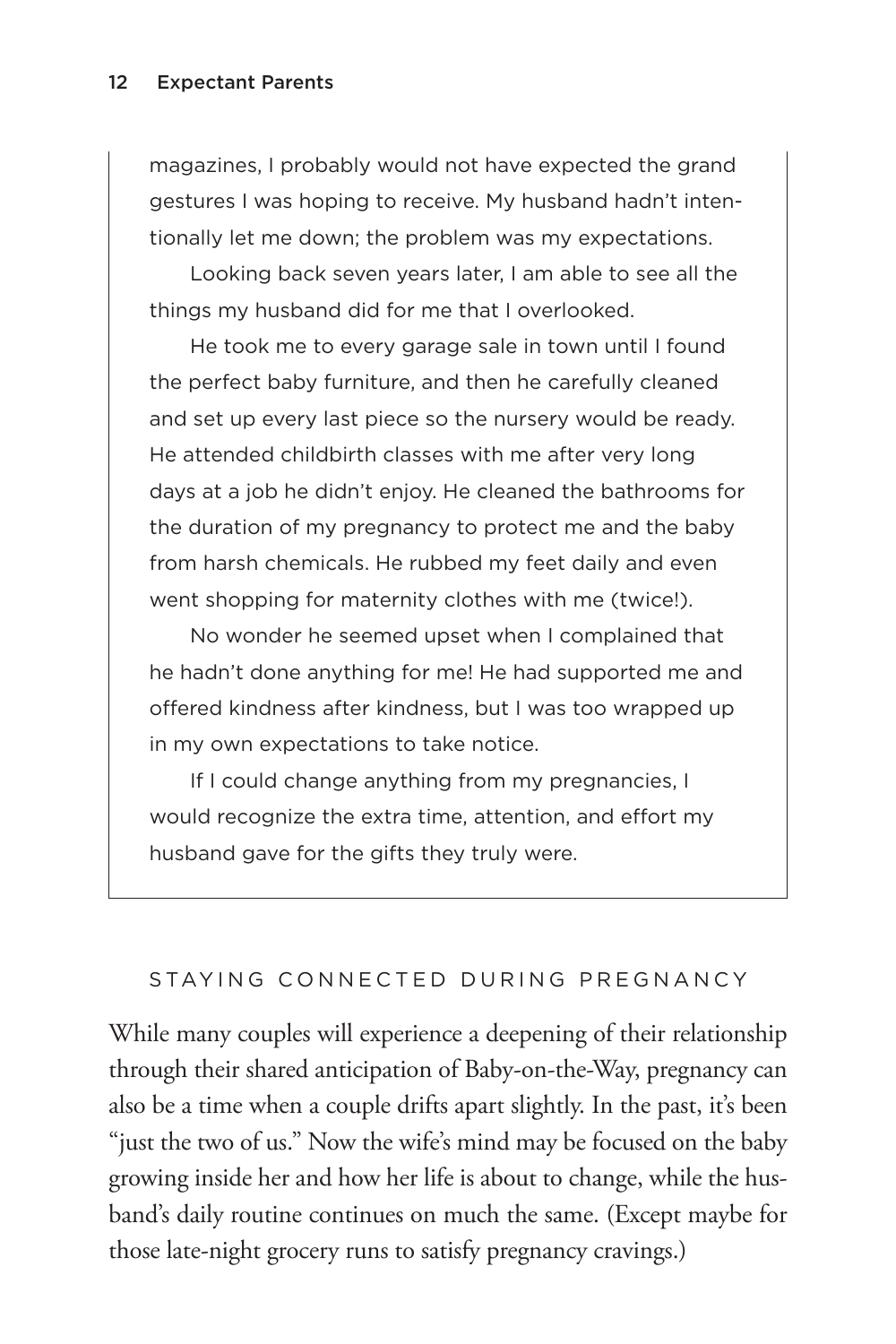There are many things couples can do to foster togetherness during this season. Think about the things you would like to do, "just the two of you," and do them—kind of a pre-baby bucket list.

My first pregnancy was very romantic; Kevin and I traveled, attended childbirth classes together, and went on some special dates (one of them to celebrate our first anniversary!). We tried to be intentional about celebrating the closing of the chapter of "just us."

Another way to minimize conflict, Greg says, is to avoid making other major life decisions during pregnancy. "Try not to change jobs, make a major move, or even buy a home," he says. "There's such an enormous amount of stress as you're preparing for the baby. Be cautious about adding more."

 $\circledcirc$ *The "Babymoon"*

A fun way to connect as a couple before the arrival of your baby is to take a "babymoon"—a getaway with your spouse to enjoy some romance and downtime before the baby comes. This vacation can be a memorable experience as you savor your last days exclusively as a couple.

For our babymoon, Kevin and I drove to a mountain town five hours away and stayed at a bed-and-breakfast. We spent a few days exploring the local attractions, dining in cute eateries, and enjoying one another's company in a calm, beautiful environment.

If finances are tight, plan a simple overnight trip or even create a "getaway" feel at home. If you have a little more time and money, explore a new city. Much like your honeymoon, the babymoon can be a time for enjoying one another and dreaming about the future.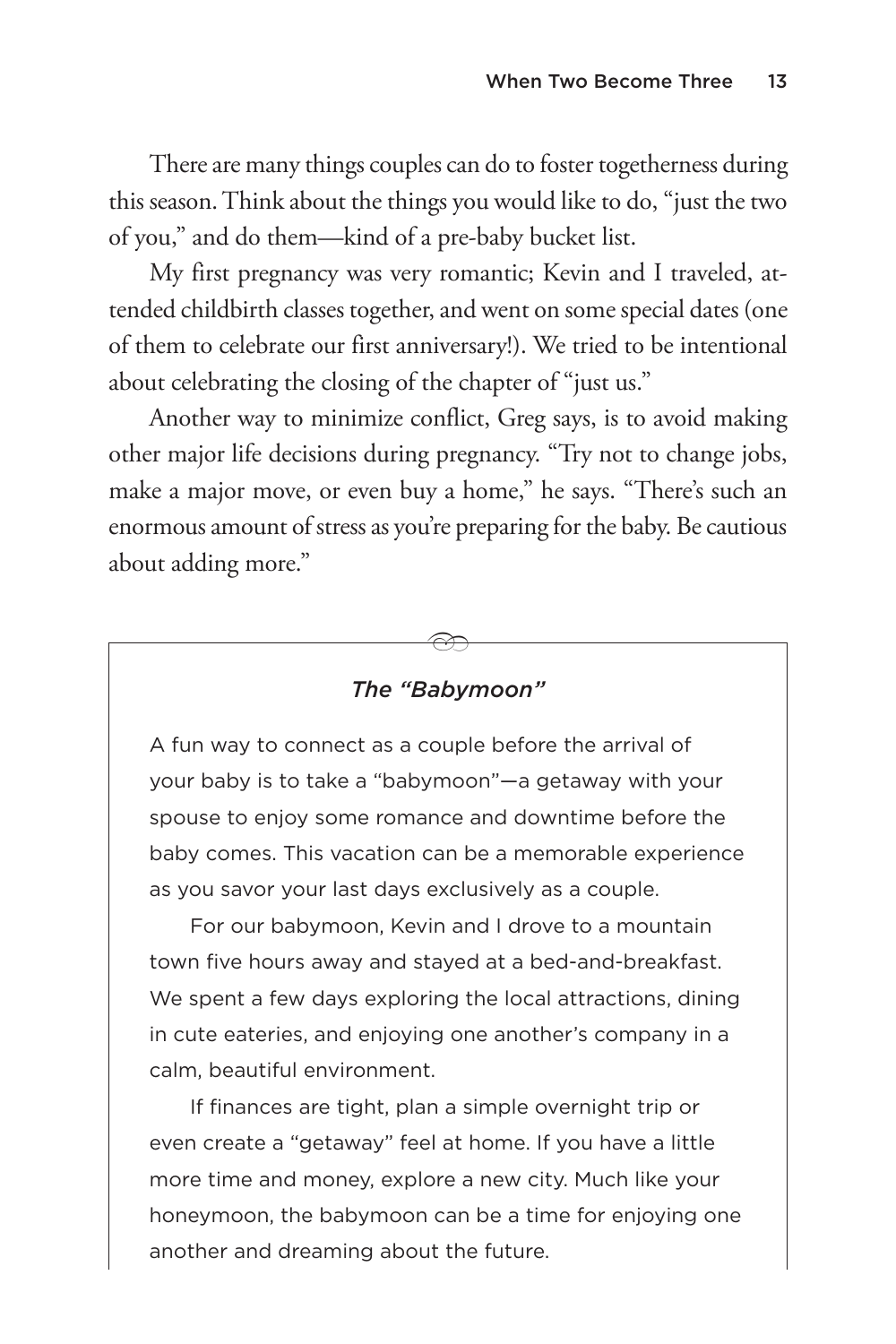Here are a few ideas to make the most of your babymoon:

Pamper. Plan a luxury or two, such as a romantic dinner, hotel room service, a couple's massage, or a pedicure.

Pictures. Take photos; it will be fun to look back on the special times you shared together preceding your baby's birth.

Plan. Keep your schedule light and leave lots of space for quiet time and impromptu naps. At fourteen weeks pregnant, I began to cry when Kevin encouraged me to continue on an easy uphill hike. A feat that normally would have been easy for me was just too exhausting and sparked an emotional spill. We took a drive through the mountains instead.

Primp. Purchase a new outfit, clothing item, or accessory to make you feel lovely and remind you of your special getaway. This doesn't just have to apply to Mom, either. Something new can make Dad feel special, too.

#### MAKING YOUR MARRIAGE A PRIORITY

With parenthood just around the corner, now is a good time to decide together how you will make your relationship a priority. While your true goal will be to have a Christ-centered home, the marriage itself is a foundational, God-ordained block for the family.

Studies abound on the benefits for children of having parents engaged in a strong, loving marriage. In his article for *Scientific American Mind* in 2010, psychologist Dr. Robert Epstein revealed the results of a study he conducted with Shannon Fox. The study compared ten ef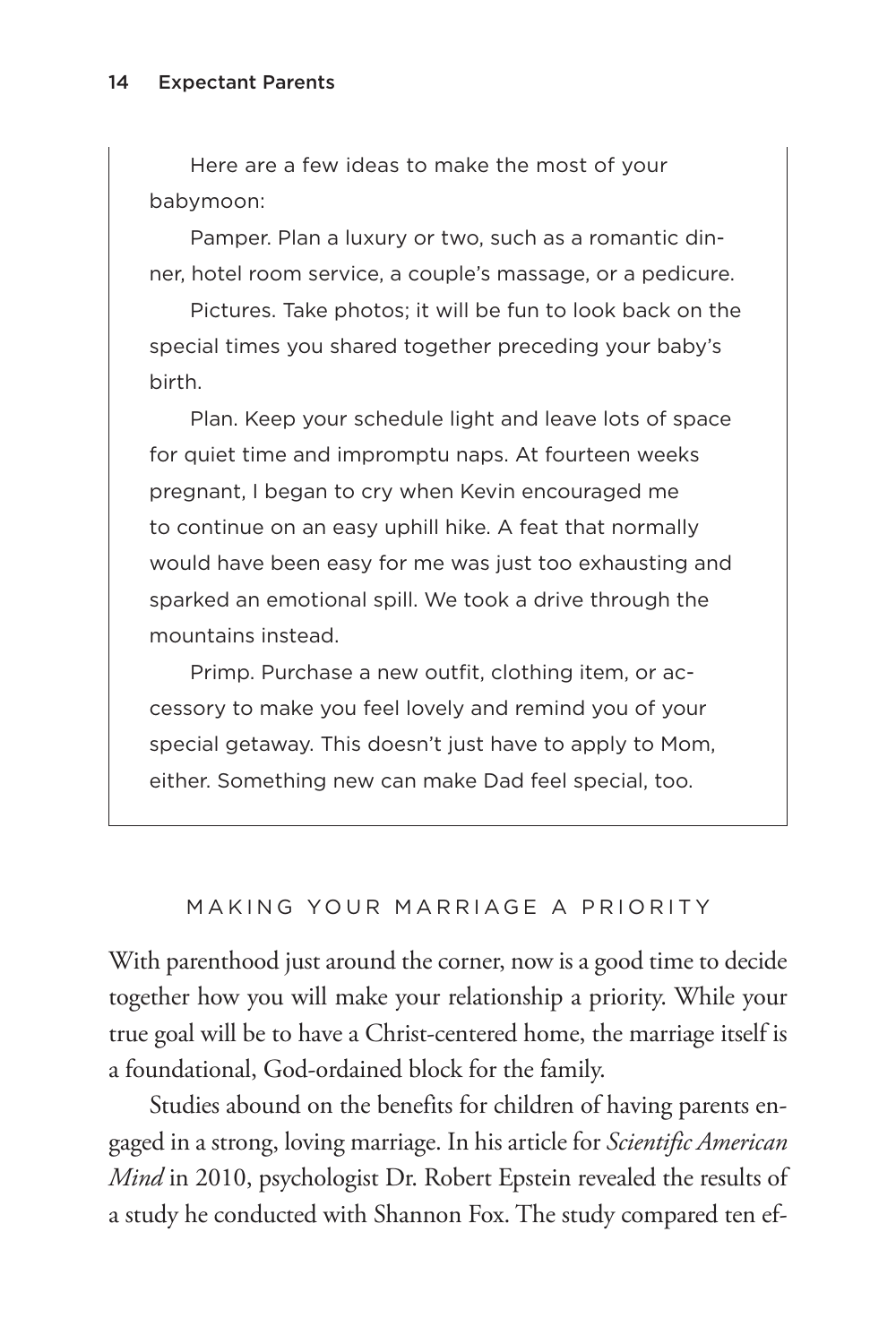fective parenting practices and ranked them. The top result (the most effective parenting practice) was giving the child love and affection. However, the next two surprised Epstein: managing stress in the parent's own life and having a good relationship with his or her spouse.

"In other words, your children benefit not just from how you treat them but also from how you treat your partner and yourself," Dr. Epstein concludes. "Children benefit when their parents share a loving, affectionate relationship marked by forgiveness and respect."1

Joshua Rogers, writer and blogger at JoshuaRogers.com, makes another important point on the impact of the husband-wife relationship in a blog post he wrote upon the birth of his second daughter:

As I ponder the life ahead for my two-day-old daughter, it hits me all over again: If I'm going to be a good dad, I've got to be a good husband first. Because whether I like it or not, my daughters will look at the way I love their mother, and it will teach them what kind of man they deserve.

Think of it—I'm going to be the first man my daughters love, and I will set the precedent as to how a man should treat a woman. If I am respectfully direct when I communicate with their mom, they will probably avoid a passive-aggressive man who gives them the cold shoulder. If I criticize and pick at their mom, they will tolerate a man who puts them down. But if I strive to love, serve, honor, and cherish their mom, they will look for the qualities of Christ in a man.<sup>2</sup>

Keeping your marriage strong in the midst of the chaos of caring for a baby may seem like a daunting, or even impossible, task. Don't worry. Throughout this book, we're going to consider practical ways to help your marriage thrive not only during pregnancy but also in the seasons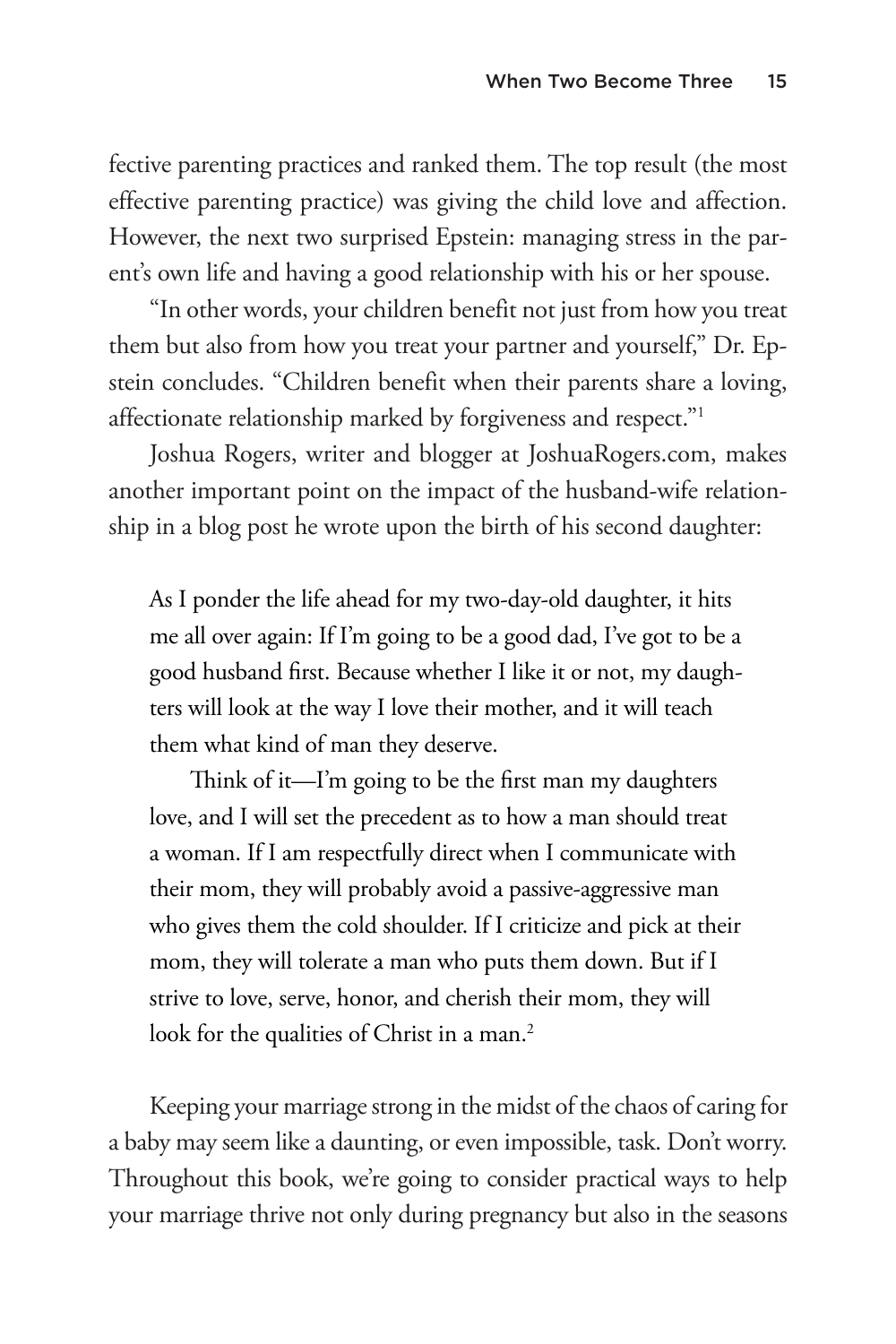to follow. This foundational element of your family is so important, and with God's help you *can* do this! The first step, however, is deciding together that you're going to make your marriage a priority.

It's no secret that a thriving sexual relationship is a key component to a strong marriage. Some couples may experience great sex during pregnancy, while others may discover that pregnancy symptoms put a damper on bedroom activities. Similarly, for some couples, resuming intimacy after the baby arrives comes easily and naturally, while others may face some obstacles. Either way, psychologist and author Dr. Juli Slattery says couples need to be proactive about sex, both during pregnancy and following the baby's birth.

As co-founder and president of Authentic Intimacy, a Christian organization that ministers to women on topics related to intimacy in

ROMANCE TIP: Try making the first time special by going on a special date, creating a romantic atmosphere, and minimizing distractions.

marriage, Dr. Slattery has spoken to many couples about making time for intimacy even during this time of transition.

"There's a balance between saying, 'This is a tir-

ing stage of life, and we can't put as much energy into sex as we did before the baby'—that's just a reality—and putting it on the back burner, saying, 'We'll get to it someday.' You have to make sex a priority."

While the following suggestions relate to bringing back intimacy following your baby's birth, they are helpful to keep in mind during pregnancy as well.

**Pay attention to one another's physical needs.** The man will likely be ready for sex before the woman is. I heard of one husband who circled the six-week date on the calendar (and I'm sure many husbands are well aware of that magical day). While the man may be raring to go, the woman may feel the opposite. Combine what she's been through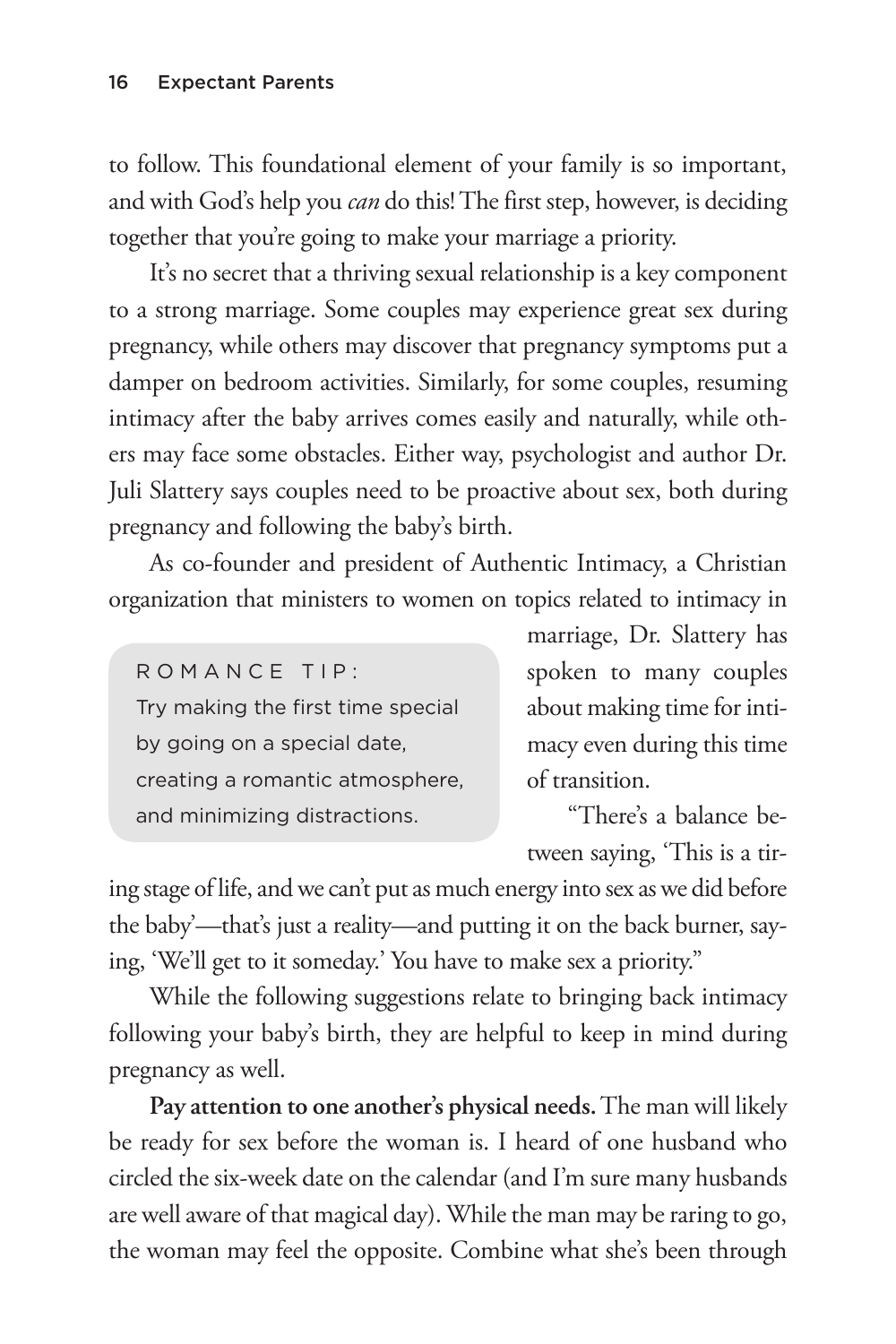physically with post-pregnancy hormones, and she may be finding it difficult to "get in the mood."

"The mother is full of oxytocin, which creates a strong infatuation with her baby," Gary Thomas says. "She's bonding with her child, which is healthy, but she may be neglecting to do that with her husband. Some husbands can feel like their wives are having an 'affair' with the baby."

A woman can be sensitive to her husband by seeking to meet his sexual needs (once she is physically and emotionally able). And a man can be sensitive to his wife by waiting patiently until she is ready for sex while helping provide for some of her greatest needs, such as sleep, food, and relief from full-time care of their infant.

Sandra and Jake had been married for just a little over a year when their baby arrived. "I wanted to be sure we kept the newlywed flame alive," Sandra says. "Before the six weeks were up, we took showers together and tried other ways of being intimate. Not only did I feel like I was encouraging my husband, who was going through a big transition himself in becoming a dad, but it actually made me more excited for when we could start having sex again."

**Make privacy a priority.** While couples may choose to implement different practices for where the baby sleeps, protecting intimacy by creating a secluded area for Mom and Dad to be together is crucial. "We chose not to have our babies share our room or our bed with us," says Mary. "So we didn't struggle with privacy." Parents who choose to keep the baby in their room may consider placing the baby's bassinet in an area away from the bed. One couple moved the bassinet into their walk-in closet for small periods of time to create a feeling of privacy. Couples can also indulge in baby-free snuggle time, while the baby is sleeping or in the swing.

**Make time for sex—schedule it if you have to!** Dr. Slattery recommends that couples schedule sex at least one or two times a week (if they're not already having intercourse that frequently). "For a woman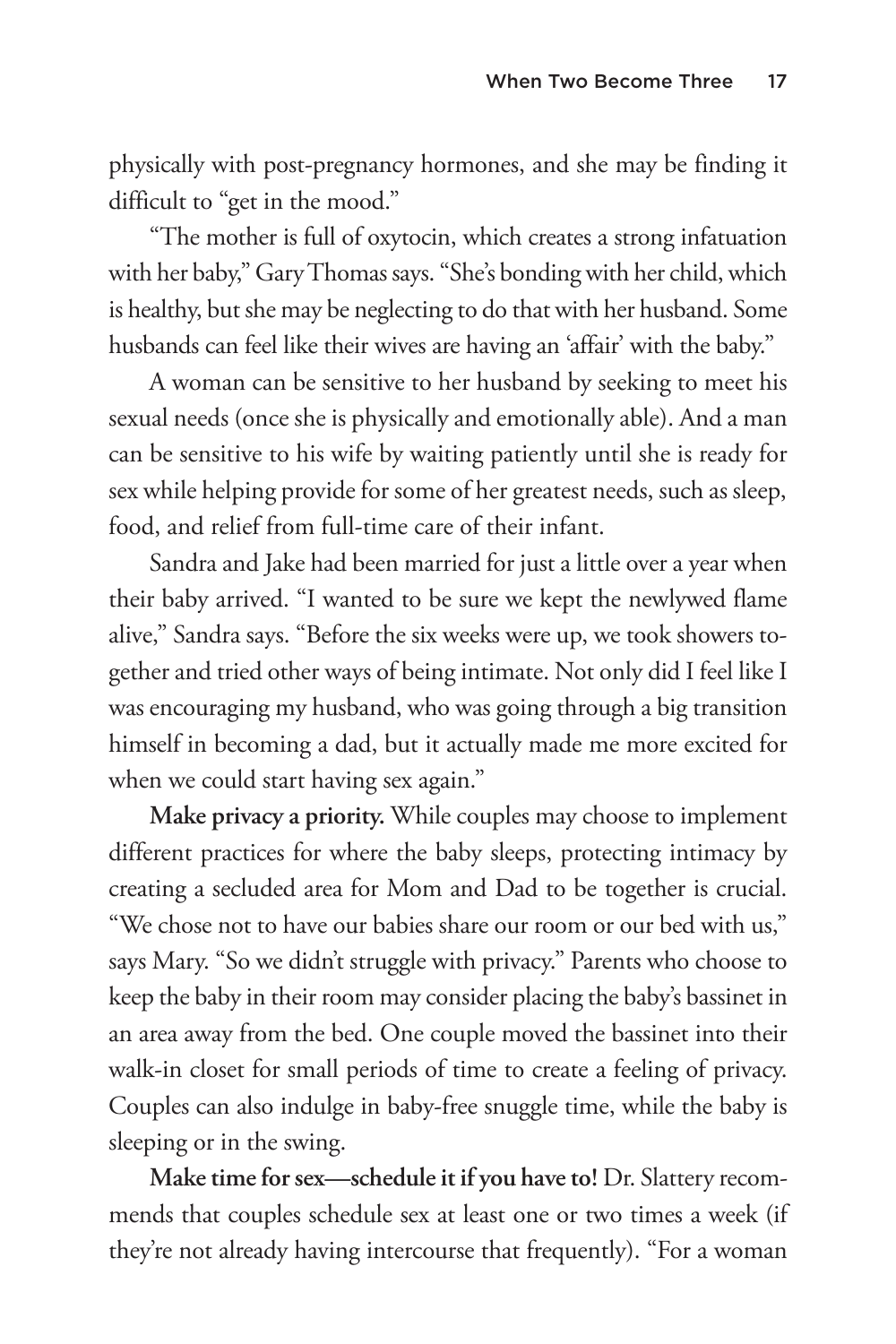to enjoy sex, she has to be mentally and physically into it," Dr. Slattery explains. "It can feel like a marathon to take care of a baby all day and then immediately go into wanting to have sex. Choose a time based on the woman's schedule and energy level, as well as a time when you're most likely to not be interrupted." (Hint: This time may not be at the very end of the day when you are both exhausted.)

Jenna says that after having a baby, it took her a long time to get back into the mood for sex. "My hormones were crazy, and I felt like my body was no longer mine and my breasts were for the baby," she says. "At night I would lie in bed, stiff as a board, wondering if Chris wanted to have sex. I wouldn't relax until I heard him breathing and knew he was asleep. We went through a season of scheduling sex because that's what I needed. Scheduling let me relax on our nights off and build up to it on our nights 'on.' It took the fun, spontaneous nature out of it, but it was just for a season, and it worked for us."

Mary says, "I secretly set a goal for myself to initiate sex with my husband once a week. I would choose a day and think about it, beginning in the morning, to help prepare me for the night. By the time I put the baby to bed, I would be more than ready."

**If you're finding it difficult or uncomfortable to have sex, seek medical attention.** Dr. Slattery says, "Intercourse can be painful for some women, not just because of childbirth, but also because of the hormones involved in childbirth." Feeling some discomfort during the first few weeks after you resume intercourse is normal, she says. However, some women may develop a condition where the vaginal muscles tense up involuntarily and cause sex to be painful. A doctor can diagnose and treat most physical conditions that cause persistent pain during intercourse.

In a small percentage of women, childbirth can also bring up emotional trauma associated with past sexual abuse, rape, or abortion. Dr. Slattery suggests being proactive about seeking treatment for any physi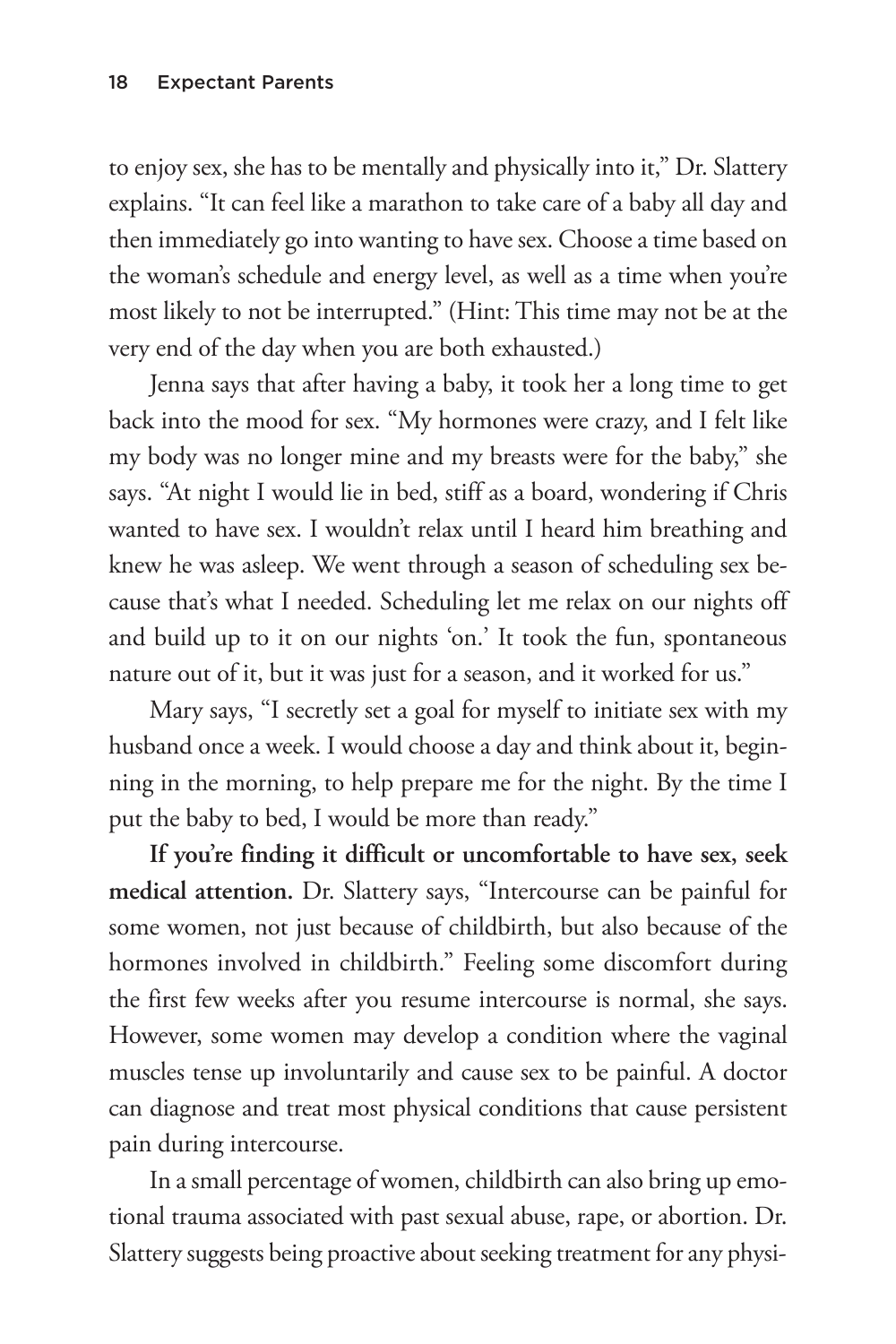cal or emotional conditions that arise so you and your spouse can get back to having sex regularly.

#### KEEP YOUR HEAD IN THE GAME

Despite the many joys of welcoming your bouncy bundle of joy, if your relationship feels a whole lot harder once the baby arrives, don't panic.

I was astounded by how needy and weepy I became during the first few weeks of parenthood (probably due in large part to post-pregnancy hormones). There were days when I felt extremely unlovable and ungrateful. Although the early trials of sleepless nights, out-of-control hormones, and feeling like a prisoner in my own home passed, new challenges replaced them. And I can't say it ever got easier, exactly. (I did get more proficient at dealing with those eight poopy diapers a day, though.)

During the relational lows of parenthood, it's important to remember that spiritual forces are at work. In *Devotions for a Sacred Marriage,*  Gary Thomas writes:

A married couple's relationship is the inner fortress in a cosmic spiritual battle. That fortress is not limited to just a man and woman; it also protects the children who result from that union. Even more than that, it protects generations of grandchildren and great grandchildren who will be influenced by their ancestors.

With so much at stake, can we afford to be lackadaisical? Dare we forget that a powerful, pernicious being has made it his aim to wreck what God is trying to build? Even worse, are we cooperating with his agenda? By our actions, whether physical (flirting with an office mate, viewing pornography, getting so busy you have little or no time to work on your marriage)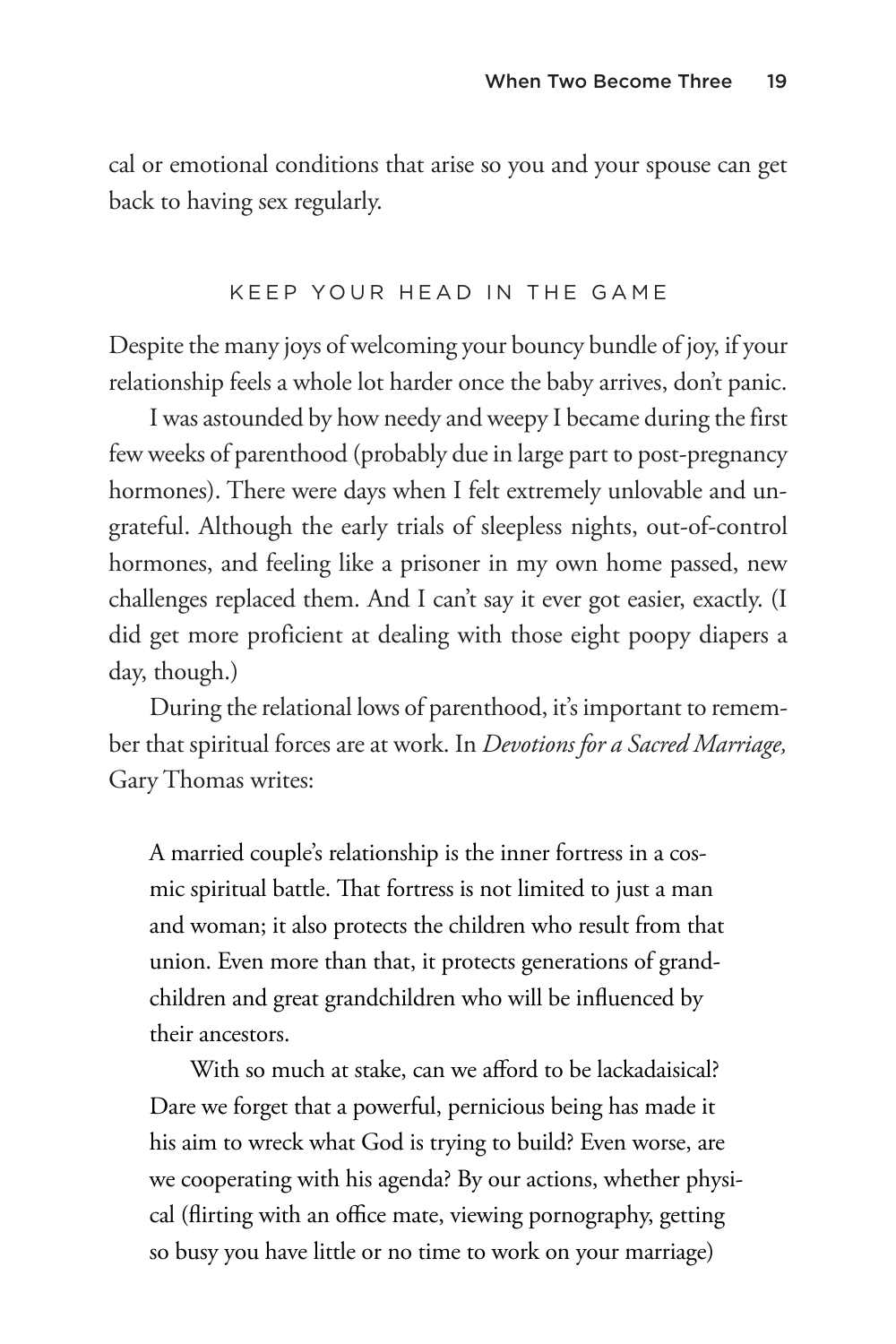or spiritual (refusing to forgive, holding a grudge, neglecting to build spiritual intimacy), are we foolishly and recklessly putting our marriage at risk?3

As believers we should not be surprised when our marriage relationships hit rocky terrain—especially around the birth of a child. This sacred relationship is a prime target for the enemy, who is "looking for someone to devour" (1 Peter 5:8), because he knows that destroying a marriage destroys a family. Crucial to keeping our marriages strong is maintaining intimacy, even when life changes come.

#### BETTER THAN EVER

Adding a baby to your family *will* change your relationship. But with good communication and attention to one another's needs, that change can actually strengthen and deepen your marriage.

"Get closer to God than you ever have been before," Gary Thomas suggests. "You need more grace, kindness, the servant heart of Jesus, strength, and discernment than ever before. Step up your marriage. Don't just stay married—stay connected."

Joshua Rogers says his biggest advice for new parents is this:

Whatever happens, take care of your marriage after you have a baby. When you're in the midst of nursing, swaddling, changing diapers, and rocking a baby to sleep, it seems like those things are the most important in the world—you feel like your baby is going to fall behind the rest of humanity unless you get it right. People tell themselves that they will take care of their marriage when things slow down.

But here's the thing: Life doesn't really slow down that much. Your baby grows up, becomes needy in new ways, and